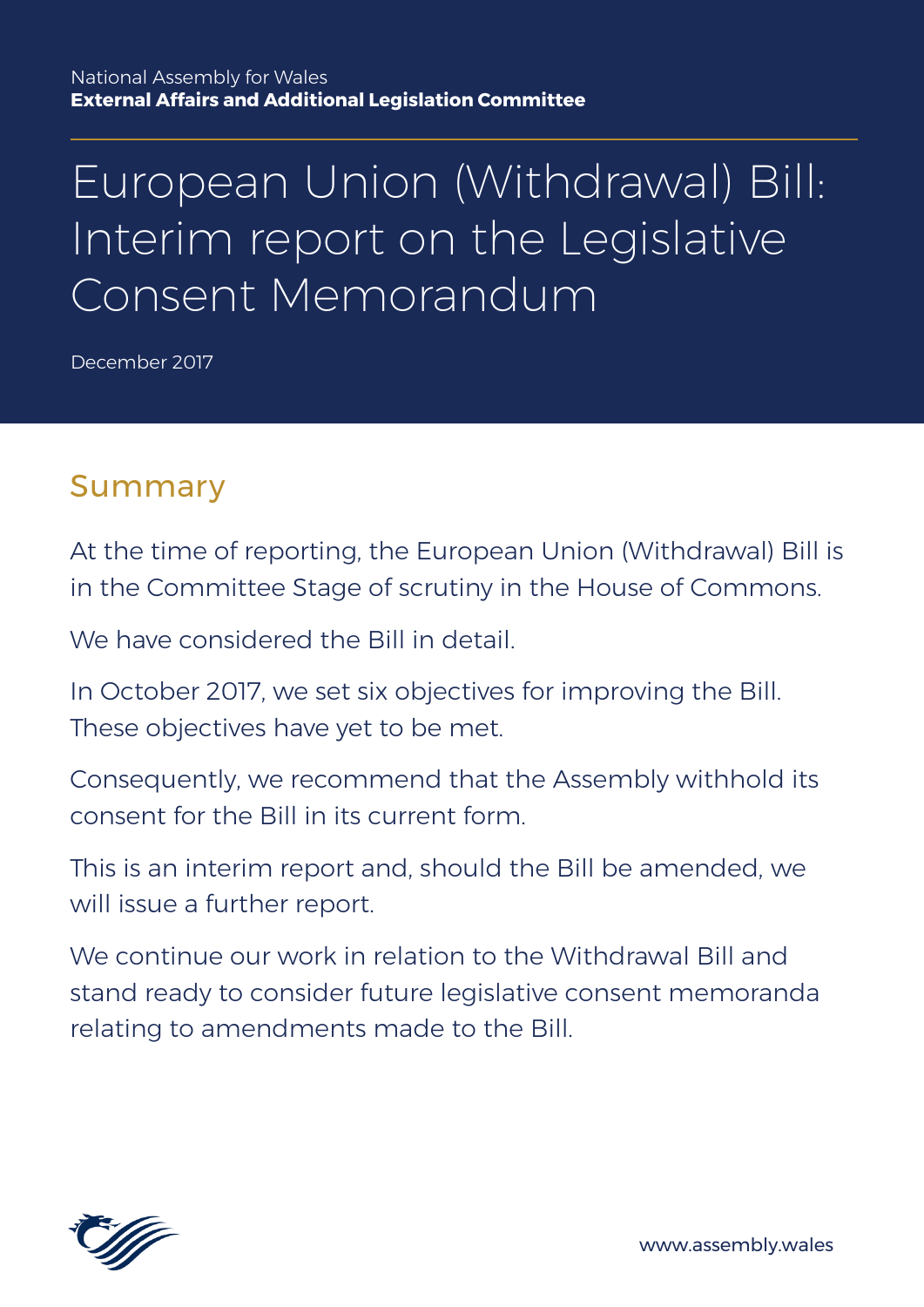## 01. Background

We have been working on the Bill since March 2017 with a view to ensuring that the implications for Wales are understood and acted upon by the UK Government.

- 1. The UK Government published its White Paper, *Legislating for the United Kingdom's withdrawal from the European Union,* on 30 March 2017.
- 2. We considered the implications for Wales of this proposed approach and published our report, *The Great Repeal Bill: Implications for Wales,* in June 2017.
- 3. This followed consideration of 13 written submissions and two committee hearings.
- 4. In summary, we set out the following key messages in our report:

#### **Key messages from our report** *The Great Repeal Bill: Implications for Wales*

#### **Consultation**

The evidence we received indicates that the UK Government has not consulted meaningfully with the Welsh Government and has not consulted at all with the Assembly in relation to its preparations for legislating for Brexit, as set out in the White Paper. This is unacceptable and we expect the incoming UK Government to engage more constructively with both the Welsh Government and the Assembly.

#### **Delegations of powers, controls on the powers and Assembly procedure**

We believe that it should be for the Assembly alone to delegate powers to make subordinate legislation to the Welsh Ministers, to set the controls around their use and to establish the scrutiny procedures that should apply to legislation made by the Welsh Ministers, using such powers.

However, in light of the extremely limited timeframe and the scale of the task ahead, the only practical option may be for the UK Parliament to provide for these powers and the controls applicable to them in the Great Repeal Bill.

With regard to procedures, however, the Bill should not restrict the Assembly's ability to determine its own scrutiny procedures.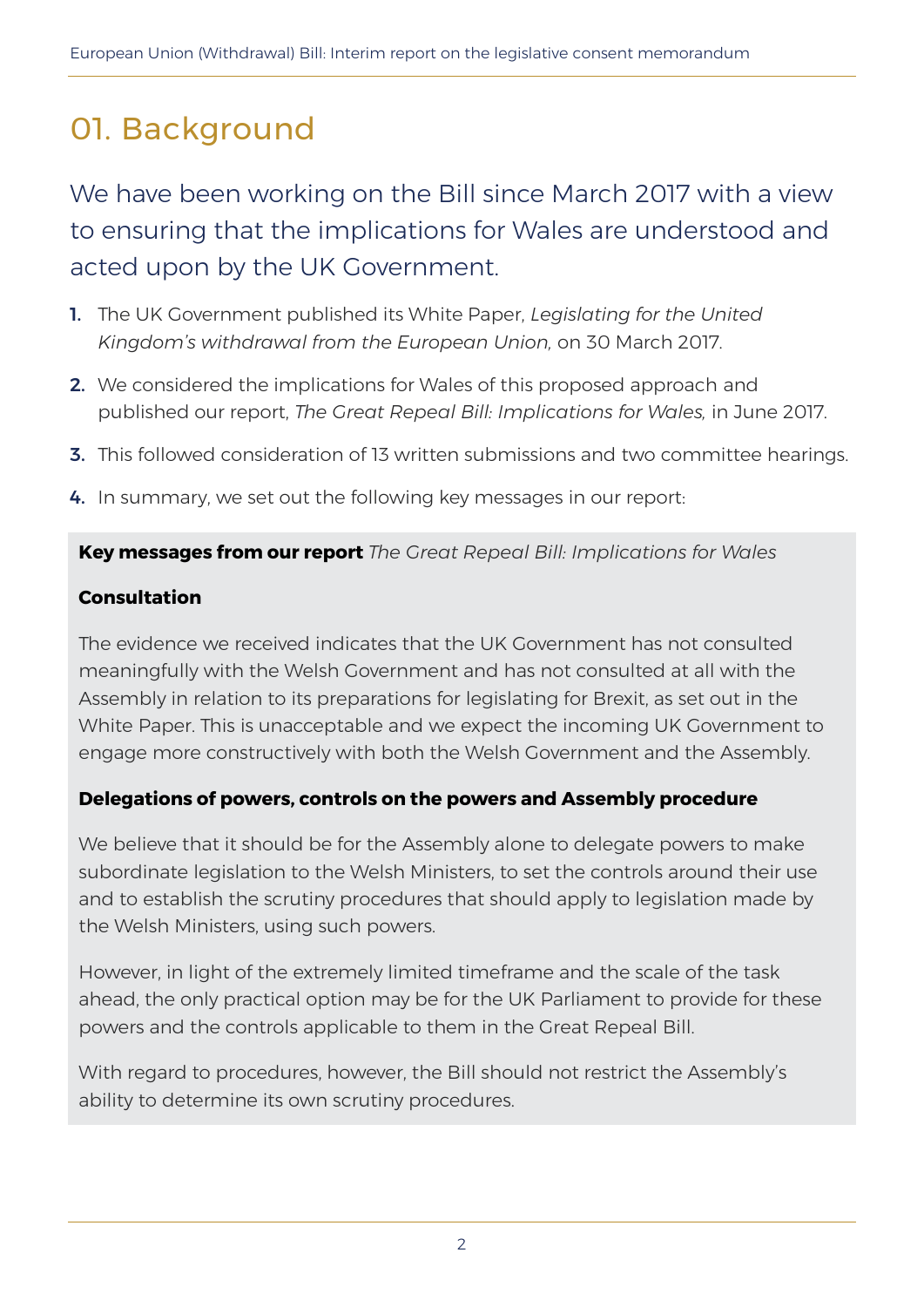Should the Bill provide a power for the Welsh Ministers and set controls on the power, then this must be an exception and should not set a precedent. Such provisions must also be subject to the Assembly's legislative consent.

The UK Government must listen and act upon representations made by the Assembly and its committees once the Bill is introduced if it is to secure that consent.

#### **UK-wide policy frameworks**

Decisions about future UK-wide policy frameworks must be agreed between the UK Government and the devolved governments and legislatures. They must not be imposed by the UK Government, even on a time-limited basis.

#### **Transparency of the process**

As we wrestle with a myriad of issues, ranging from the technical to the constitutional, we must not lose sight of the fact the decisions that are taken during this period will have a direct and lasting effect on people's lives. It is incumbent on us, and all other actors in this process, to ensure that the process is as transparent as possible and that we seek opportunities to facilitate meaningful two-way engagement with stakeholders and citizens.

- 5. The European Union (Withdrawal) Bill ('the Withdrawal Bill') received its first reading in the House of Commons on 13 July 2017.
- 6. The Explanatory Notes accompanying the Withdrawal Bill describes the Withdrawal Bill, in overview, as:

"The European Union (Withdrawal) Bill repeals the European Communities Act 1972 (ECA) on the day the United Kingdom leaves the European Union.

The Bill ends the supremacy of European Union (EU) law in UK law and converts EU law as it stands at the moment of exit into domestic law. It also creates temporary powers to make secondary legislation to enable corrections to be made to the laws that would otherwise no longer operate appropriately once the UK has left, so that the domestic legal system continues to function correctly outside the EU. The Bill also enables domestic law to reflect the content of a withdrawal agreement under Article 50 of the Treaty on European Union once the UK leaves the EU."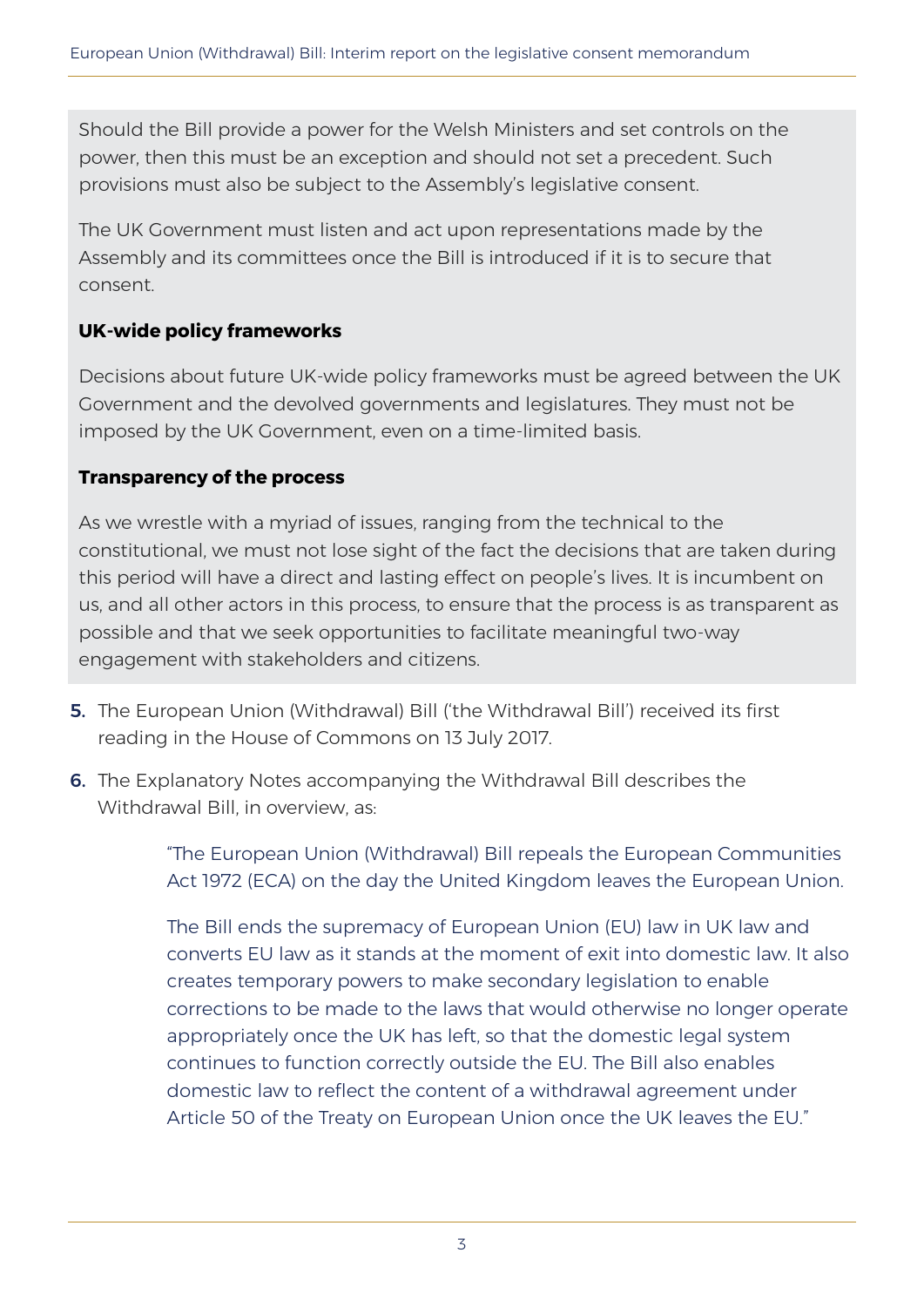- **7.** In response to the introduction of the Withdrawal Bill, we wrote to the Secretary of State for Exiting the European Union, the Rt Hon David Davis MP. In this correspondence, we expressed our disappointment that the Withdrawal Bill, as introduced, had not reflected the conclusions of our report on the White Paper.
- 8. In a joint endeavour with the Assembly's Constitutional and Legislative Affairs Committee, we issued a call for further written evidence in July 2017 and held a stakeholder conference to debate the Withdrawal Bill on 18 September 2017.
- 9. The Committees were joined by Welsh stakeholders and leading constitutional and legal experts from across the UK to explore the implications of the Withdrawal Bill for Wales.
- 10. The Welsh Government laid a legislative consent memorandum ('the Memorandum') on 12 September 2017.
- 11. We took evidence on the Memorandum from the Cabinet Secretary for Finance, Mr Mark Drakeford AM, on 25 September 2017.
- 12. Building on the above evidence, we developed and agreed six objectives for improving the Withdrawal Bill.

#### **Our objectives for amending the EU (Withdrawal) Bill**

- 1. Remove the Clause 11 restriction on the devolution settlement.
- 2. Ensure the Welsh Ministers and the Assembly are responsible for correcting all aspects of EU-derived law in areas of devolved competence.
- 3. Ensure powers available to Welsh Ministers under the Bill are strictly limited and far more tightly drawn than those currently set out in the Bill.
- 4. Prevent UK Ministers from amending aspects of EU-derived law that affect Wales unless reserved.
- 5. Prevent UK or Welsh Ministers amending the Government of Wales Act using delegated powers.
- 6. Ensure that the Assembly can set its own scrutiny arrangements.
- 13. We wrote to Members of Parliament, the UK Government, parliamentary committees and the Welsh Government with our objectives on 10 October 2017. Our six objectives, and our reasoning for setting them, are provided as Annex A to this interim report.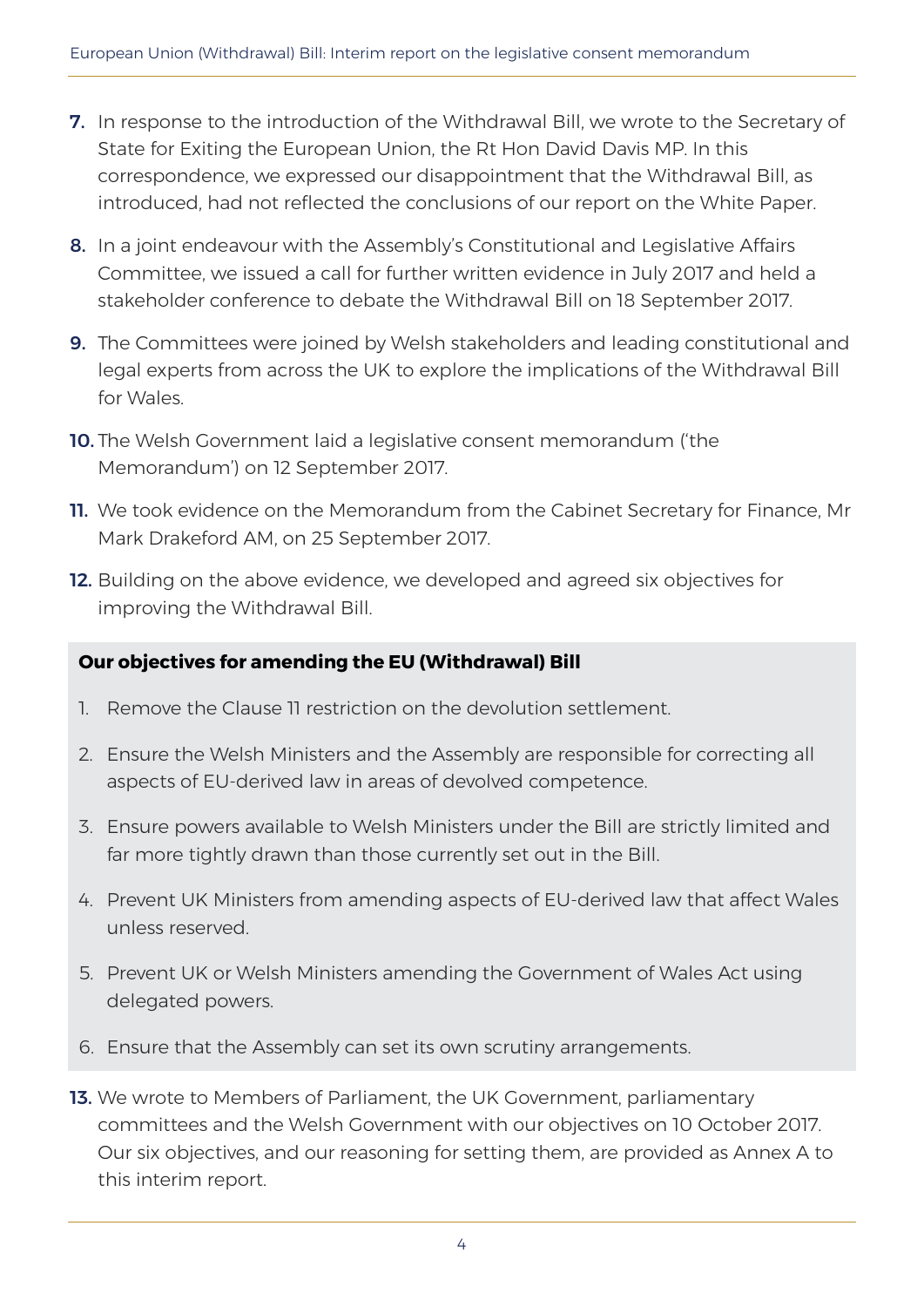- 14. Mr Stephen Kinnock MP tabled amendments, where they were needed, to give effect to our objectives.
- **15.** Clause 11 of the Withdrawal Bill, relating to our first objective (to remove the clause 11 restriction on the devolution settlement), was debated in the House of Commons on 4 December 2017. Whilst our work was referenced in the debate, **the amendments that we suggested needed to be supported to deliver our first objective were not agreed**.
- **16.** Clauses and schedules relating to our second, third, fourth and fifth objectives were debated on 6 December in the House of Commons. This included debate around the amendments tabled by Mr Kinnock to support our objectives. As on 4 December, our work was referenced in the debate, but **the amendments we suggested needed to be supported to deliver our objectives were not agreed.**
- 17. The clauses and schedules in relation to our sixth objective (to ensure that the Assembly can set its own scrutiny arrangements) had not been debated ahead of our consideration of this report. They are due to be debated on 13 December 2017.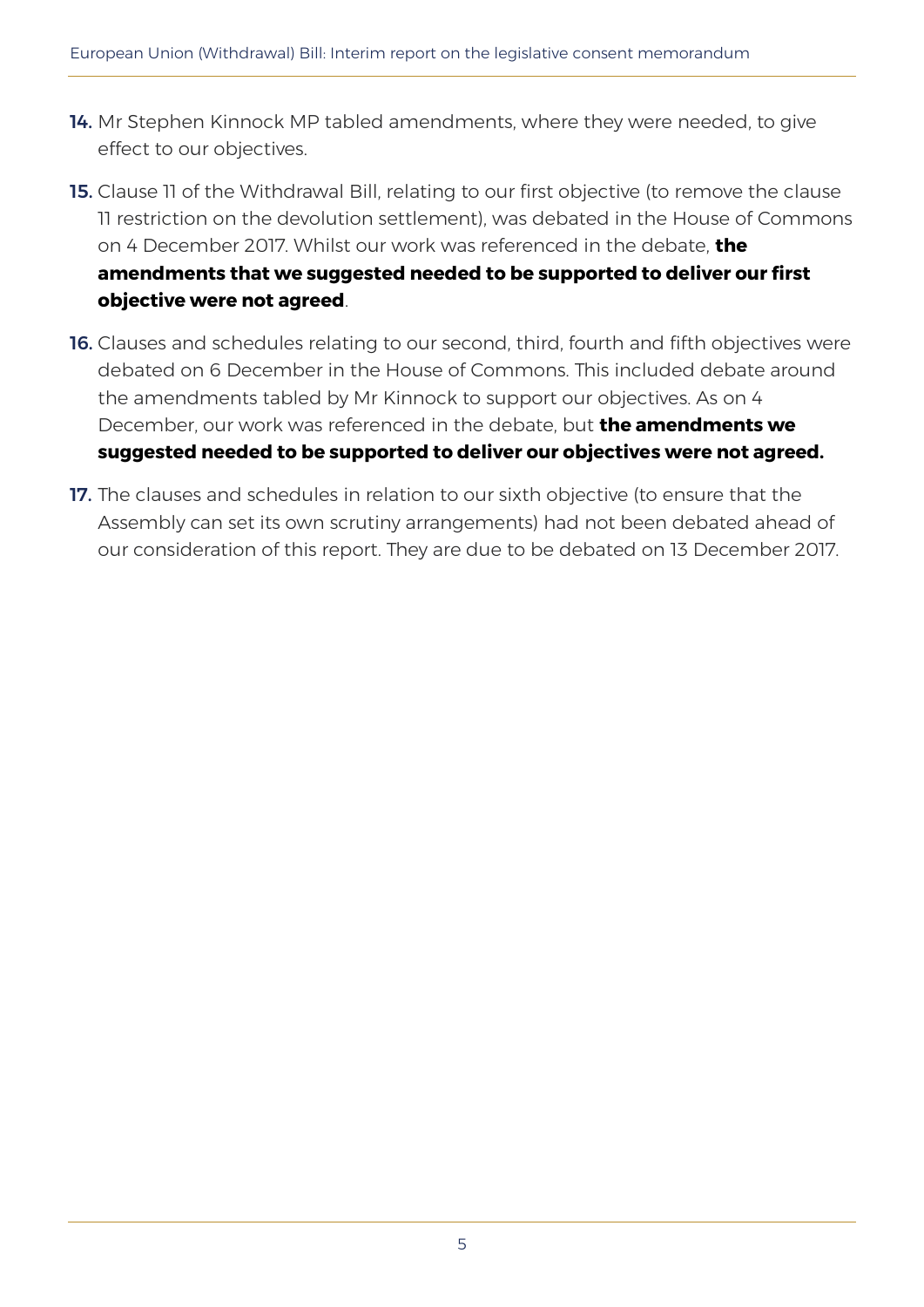## 02. Provisions of the Withdrawal Bill that require legislative consent

The Welsh and UK Governments disagree on the provisions of the Withdrawal Bill that require the Assembly's legislative consent. We have taken advice from the Assembly's Legal Service. We largely agree with the Welsh Government's broader assessment of the provisions that require the Assembly's consent.

### 02.1. The Welsh Government's assessment

- 18. The Welsh Government, in its Legislative Consent Memorandum ('the Memorandum'), identifies clauses 1 to 13, clauses 16 and 17, Schedules 2 – 5, and Schedule 7 as requiring the Assembly's legislative consent.
- 19. The Welsh Government's detailed reasoning is set out in paragraphs 8 to 21 of the Memorandum. A summary of the relevant provisions is provided as Annex A to the Memorandum.

### 02.2. The UK Government's assessment

- 20. The UK Government's assessment is summarised in Annex A to the Withdrawal Bill's Explanatory Notes. It states that clauses 5-9, clause 12 and 16, and Schedules 5 and 7 do not require the Assembly's legislative consent.
- 21. In response to correspondence from the Chair of the Committee, the Parliamentary Under Secretary of State for Exiting the European Union, Mr Robin Walker MP, provided a view on why he does not believe the Assembly's legislative consent is needed for clauses 7 and 9:

"There are two tests for whether a clause meets the test for legislative consent from the Assembly. The first is whether the clause would be within the legislative competence of the Assembly, and the second is whether the clause would alter the legislative competence of the Assembly. Our technical analysis indicates that clauses 7 and 9 do not meet either of those criteria and so they alone do not trigger the legislative consent process."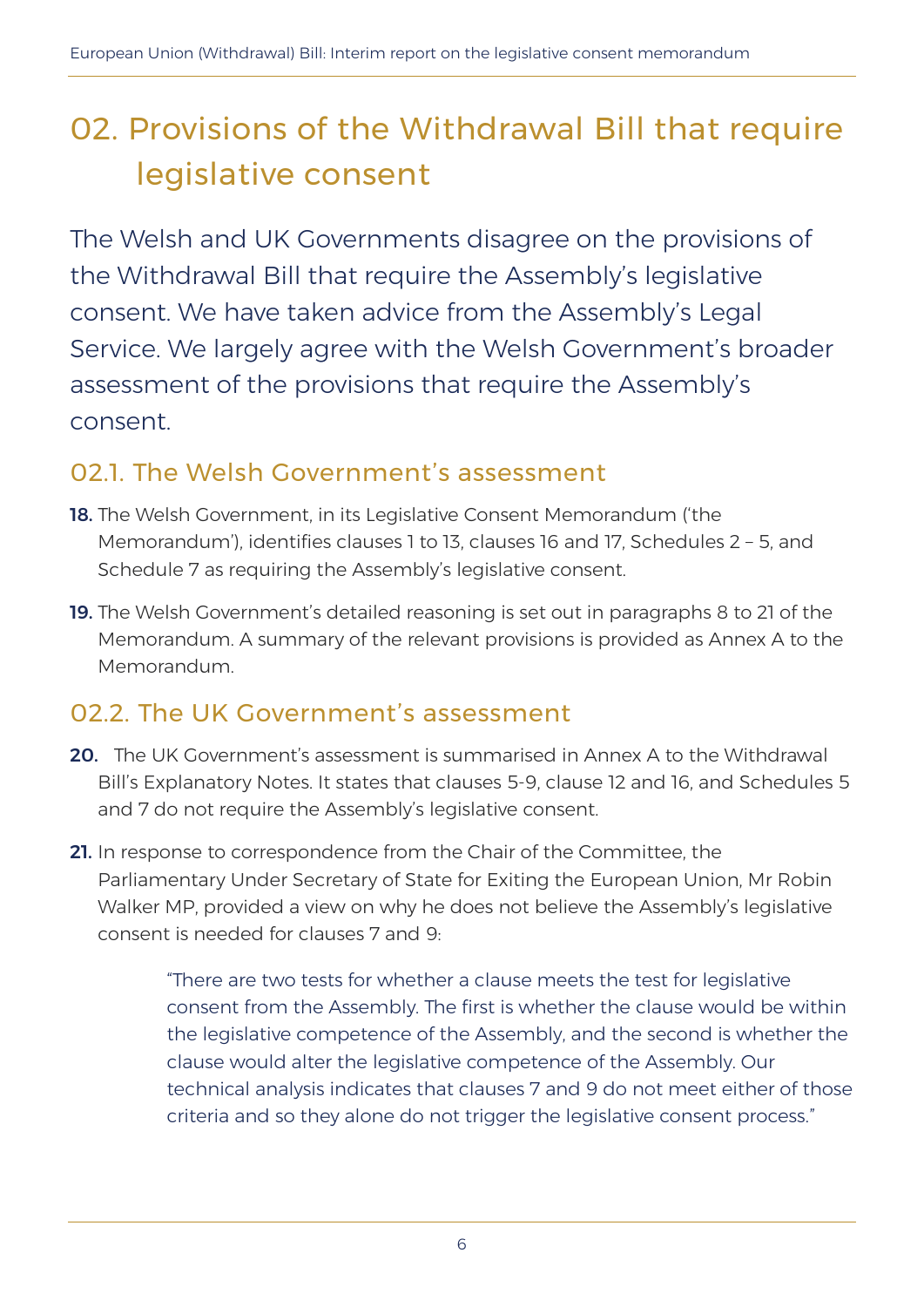### 02.3. The Assembly's Legal Service's assessment

- 22. The Assembly's Legal Services largely agree with the Welsh Government as to when consent is required. However, there are several differences between Assembly Legal Services and the Welsh Government on the one hand, and the UK Government on the other, as to when consent is required.
- 23.A comparison of the UK Government, Welsh Government and Assembly Legal Service assessments of when consent is required is presented in a table at Annex B.

#### **CONCLUSION**

**Conclusion 1.** We agree with the Assembly Legal Service's assessment of the clauses and schedules that require the consent of the Assembly. These are set out in Annex B to this report.

### 03. Legislative consent

The Welsh Government's position is clear: it cannot support the granting of legislative consent for the Bill as introduced. We have set six objectives for amending the Bill. At the time of reporting, the Bill remains un-amended. Consequently, we recommend that the Assembly withhold its consent for the Bill in its current form.

#### 03.1. The Welsh Government's view

24. In paragraph 23 of the Memorandum, the Welsh Government states that it:

"[…] will not be able to recommend to the Assembly that it gives its consent to the Bill as currently drafted.".

- 25. Alongside the publication of the Memorandum the Welsh and Scottish Governments published suggested amendments that they believe need to be made to the Bill if they are to recommend that the respective legislatures grant consent for the Bill.
- 26.On 27 March 2017, the First Minister stated that the joint Welsh and Scottish Government amendments were "red lines".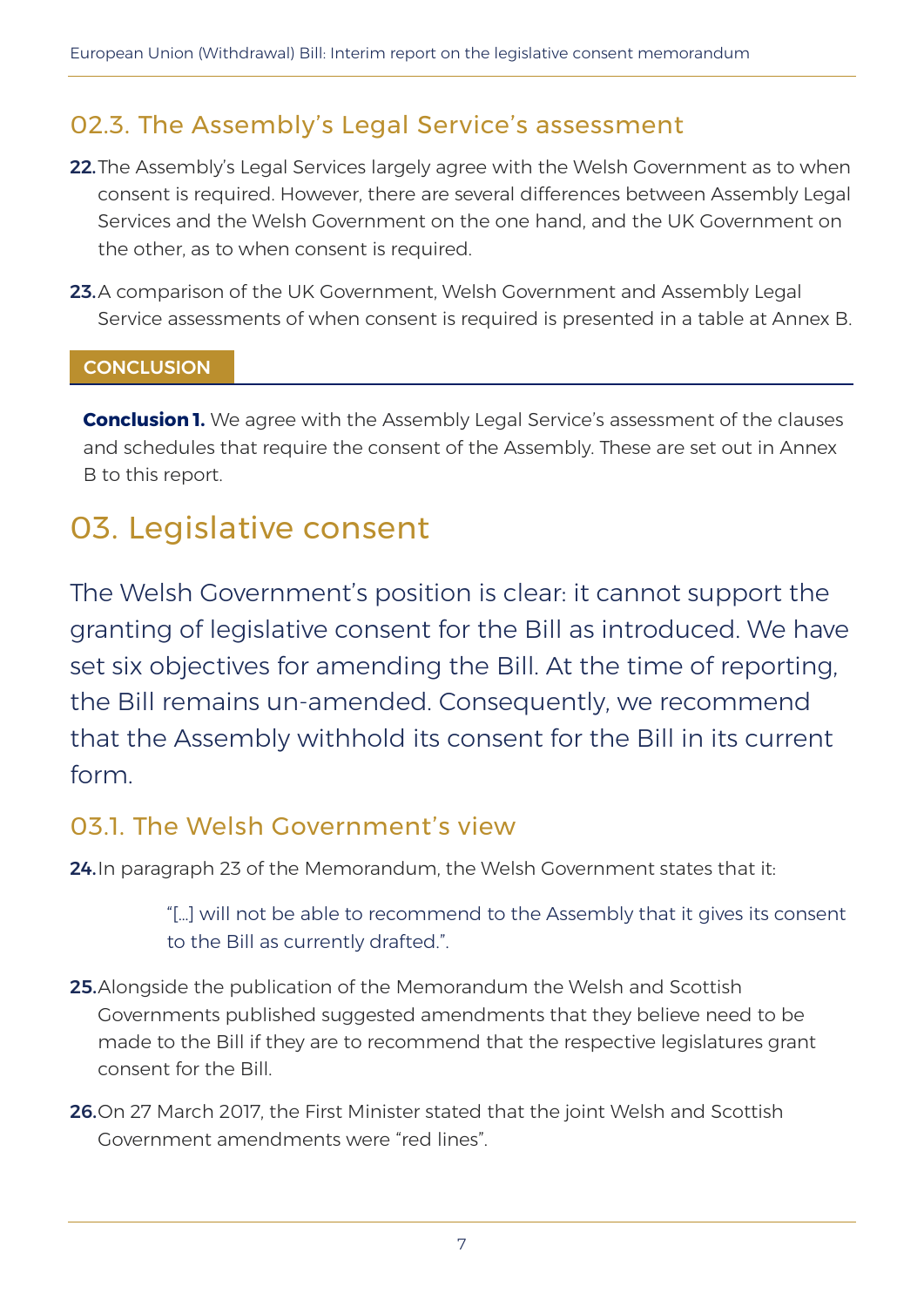27. The Welsh and Scottish Government amendments were all tabled in the House of Commons. Many of them were debated on days 4 and 5 of Committee Stage (4 and 6 December 2017). None were agreed.

### 03.2. Our view

- 28. We are aware of on-going inter-governmental discussions around possible amendments to the Withdrawal Bill and that it is possible that the UK Government could table amendments in time for the Report Stage in the House of Commons (expected in January) or in the House of Lords.
- 29. It is our intention to examine any future amendments in detail and to consider whether they meet the objectives we set for the Bill. Should we be persuaded that amendments to the Bill substantially meet our objectives then we will reconsider our position on the question of the Assembly granting its legislative consent.
- **30.** However, to meet the Business Committee's request for a report by 13 December 2017, we can only report on the Bill as it stands today.
- **31.** The Bill has not been amended to take account of the concerns raised by the Welsh and Scottish Governments, nor had it been amended to meet our objectives.
- 32. In observing this, we also note the UK Government's response to these amendments in the House of Commons; the increase in engagement between the Welsh and UK Governments and the increase in the UK Government's engagement with this Committee.

#### RECOMMENDATION

33. In light of the Withdrawal Bill remaining un-amended, we have little option but to recommend that:

**Recommendation 1.** The Assembly should withhold its consent to the Bill as currently drafted (i.e. as the text of the Bill stands on 11 December 2017). Should amendments be made at subsequent stages of the scrutiny process then we will carefully examine these amendments before reconsidering our recommendation to the Assembly.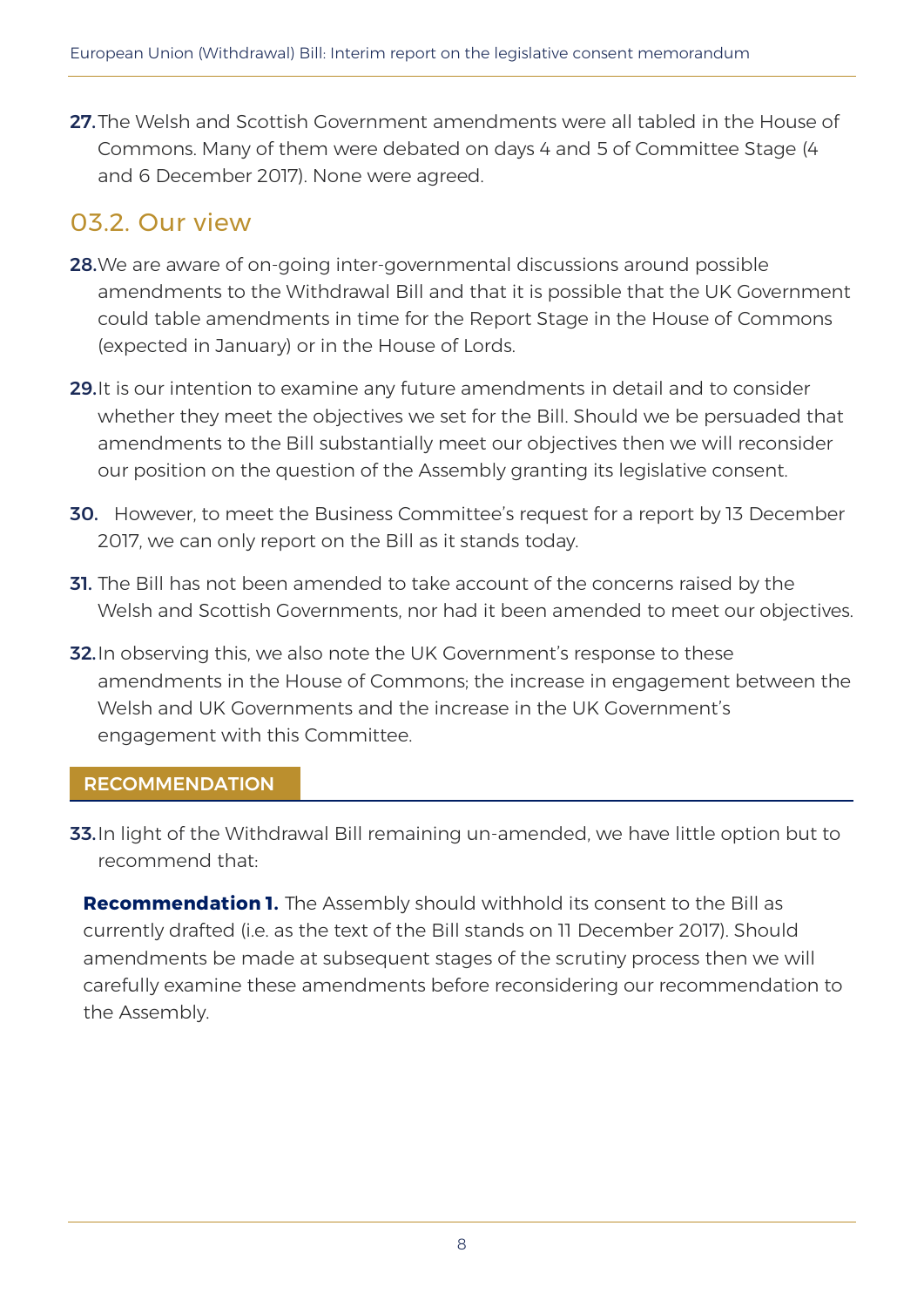## Annex A – The Six Objectives

## **Objective 1:** Remove the Clause 11 restriction on the devolution settlement

### Explanation

Whilst the Committee believes that UK-wide frameworks will be necessary in a number of policy areas, it also believes that these should be agreed on a parity of esteem basis between the governments and legislatures of the United Kingdom and not imposed by the UK Government, even on a time-limited basis.

Clause 11, as drafted, places a new and significant constraint on the devolution settlement and shifts the power dynamic around setting common UK frameworks firmly in the direction of the UK Government. The UK Government has provided no information on how these common frameworks will be agreed, the timetable for agreeing them, or how Parliament and the devolved legislatures will be involved in this process.

This is further complicated by the fact that the UK Governments is also, in a number of European Union policy areas, acting as the government of England. This leads to a possible conflict of interest when it comes to imposing pan-UK structures.

Professor John Bell told the Committee that "*Clause 11 is drafted in such a way as to hide the extent of the restriction on the future competences of devolved assemblies.".*

The Institute for Welsh Affairs stated in evidence that:

"It is no-one's interest for a Withdrawal Bill not to be enacted and provide a legal safety net when the UK leaves the jurisdiction of EU law. However, in its current form, this Bill fails to respect the power already granted to the elected governments in Scotland and Wales, and to respect the democratic legislatures in Northern Ireland, Wales and Scotland."

Below, the Committee identifies some of the amendments that have already been tabled in the House of Commons that it believes could, if agreed, meet this Objective. Of course, other solutions might present themselves as further amendments are tabled. The Committee intends to monitor the progress of the Bill and may write to Members of Parliament again should alternative means of achieving this Objective be presented.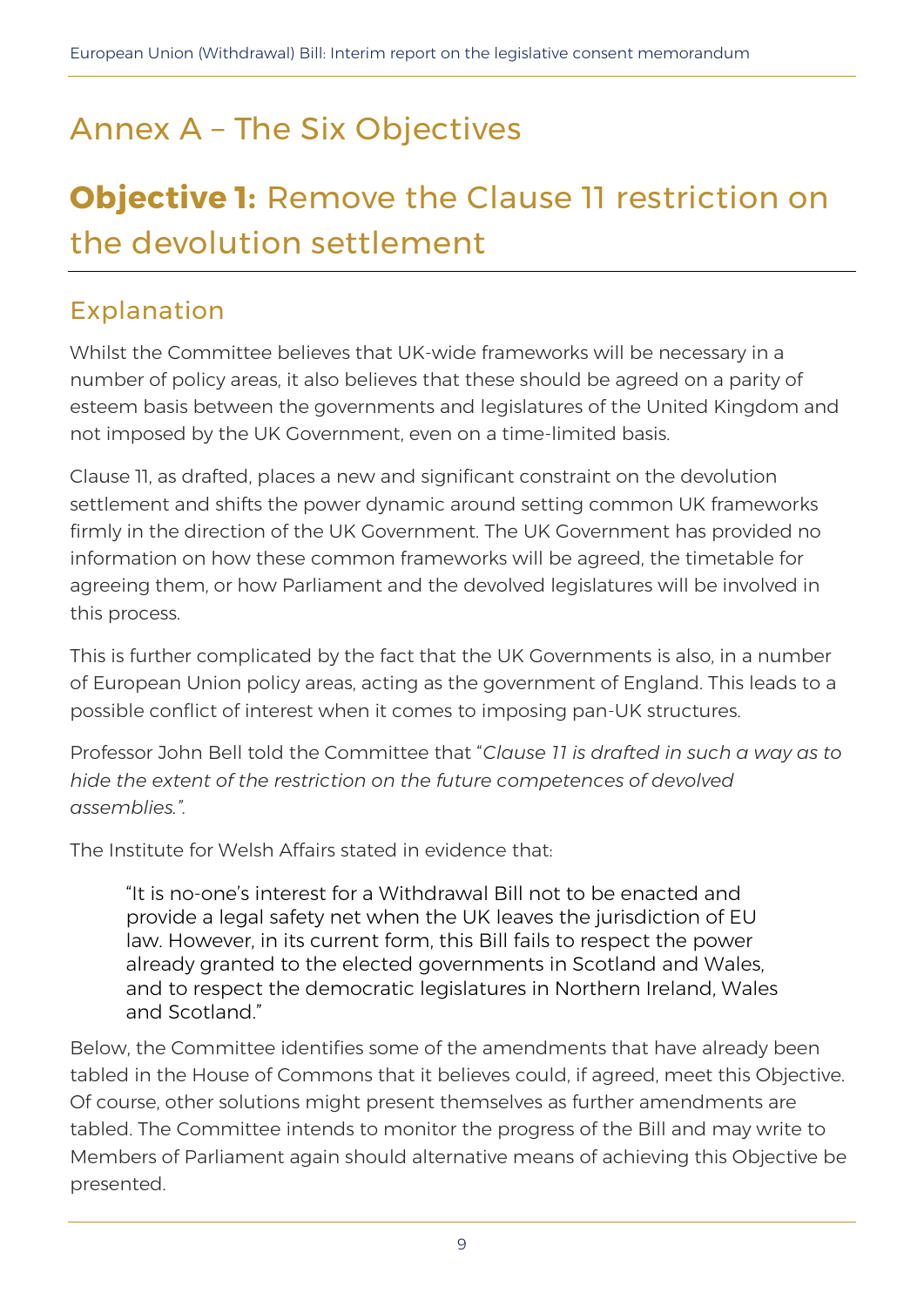## **Objective 2:** Ensure the Welsh Ministers and the Assembly are responsible for correcting all aspects of EU-derived law in areas of devolved legislative competence

### Explanation

The most constitutionally appropriate and efficient route to correcting EU law is to ensure that the Welsh Ministers and the Assembly are responsible for making corrections to all areas of transferred EU law that fall within devolved legislative competence.

The narrower option (as provided for in the Bill) of restricting the involvement of the Welsh Ministers and the Assembly to correcting only EU-derived domestic legislation in devolved areas makes for a less efficient exit process. EU-derived domestic legislation includes UK domestic laws that have already been passed by the UK Parliament or devolved legislatures to implement requirements of EU law.

Welsh Government and Welsh public bodies are responsible for implementing EU law in devolved areas, and have been for 20 years. They hold the knowledge that is required to make sensible corrections to EU law in devolved areas. If UK Ministers were to seek to make corrections in devolved areas, they would need to seek the expert input of the Welsh Government and Welsh public bodies before drafting such corrections. Enabling the Welsh Ministers and the Assembly to correct all aspects of EU-derived law in devolved areas is a more efficient, and constitutionally appropriate, approach to correcting EU-derived law in devolved areas.

Cytûn provided the following assessment in evidence:

"Provisions which permit Ministers of the Crown, in their role as ministers with responsibility for matters in England which are devolved to the other nations, to amend the law in England while ministers in Wales are restricted from amending laws in the same areas in Wales. This creates an unfairness and inequality between the nations of the UK, and could endanger the smooth functioning of the UK single market, the maintenance of which is one of the key policy aims of the Bill."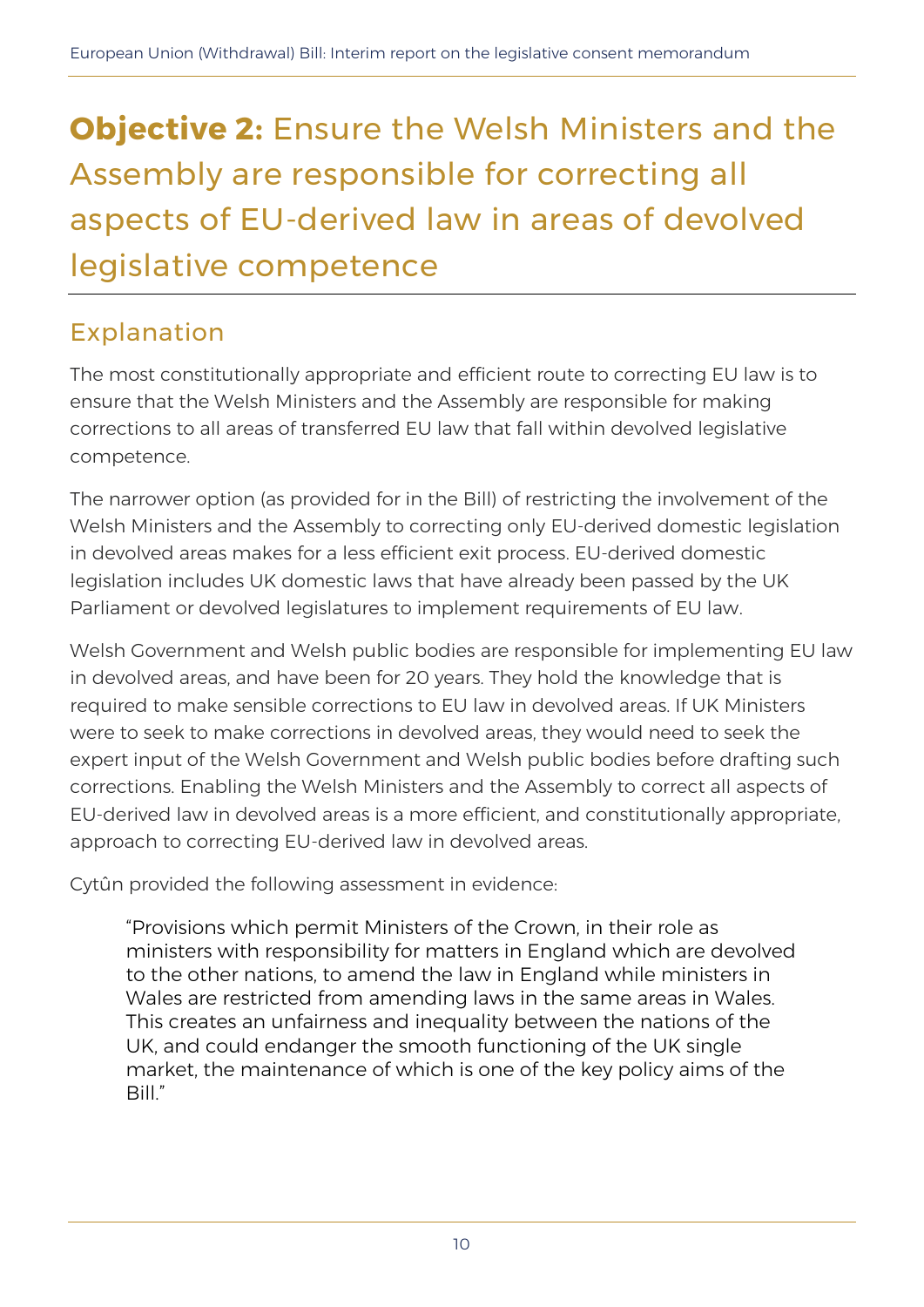## **Objective 3:** Ensure powers available to Welsh Ministers under the Bill are strictly limited and far more tightly drawn than those currently setout in the Bill

### Explanation

We recognise the case for a power to be delegated to the Welsh Ministers, and that this power will need to be wide in terms of the legislation it applies to. However, this power must be strictly limited to the uses for which it is intended.

As many Members of Parliament noted in their contributions at Second Reading, the powers proposed for the executive in this Bill are extraordinarily wide and subject to limited controls.

Unless the Bill is amended to place appropriate constraints on these powers, it risks unbalancing the power dynamic between the executive and the legislature at both a UK and devolved level. In terms of the relationship between Parliament and UK Ministers, the Delegated Powers Scrutiny Committee in the House of Lords found that:

"The European Union (Withdrawal) Bill gives excessively wide law-making powers to Ministers, allowing them to make major changes beyond what is necessary to ensure UK law works properly when the UK leaves the EU."

The External Affairs Committee believes that the same is true for the powers proposed, and sought, for Welsh Ministers.

Whilst the Welsh and Scottish Governments have sought to align the powers they would receive under the Bill with those to be granted to UK Ministers, they have not sought to place any limitation on these powers.

They acknowledge, in the explanatory notes that accompany their suggested amendments, that:

"We are aware that there are significant concerns in Parliament about the very broad scope of the Henry VIII powers proposed in the Bill, and would be supportive of amendments which sought to define these more narrowly."

The Learned Society for Wales submitted in writing that: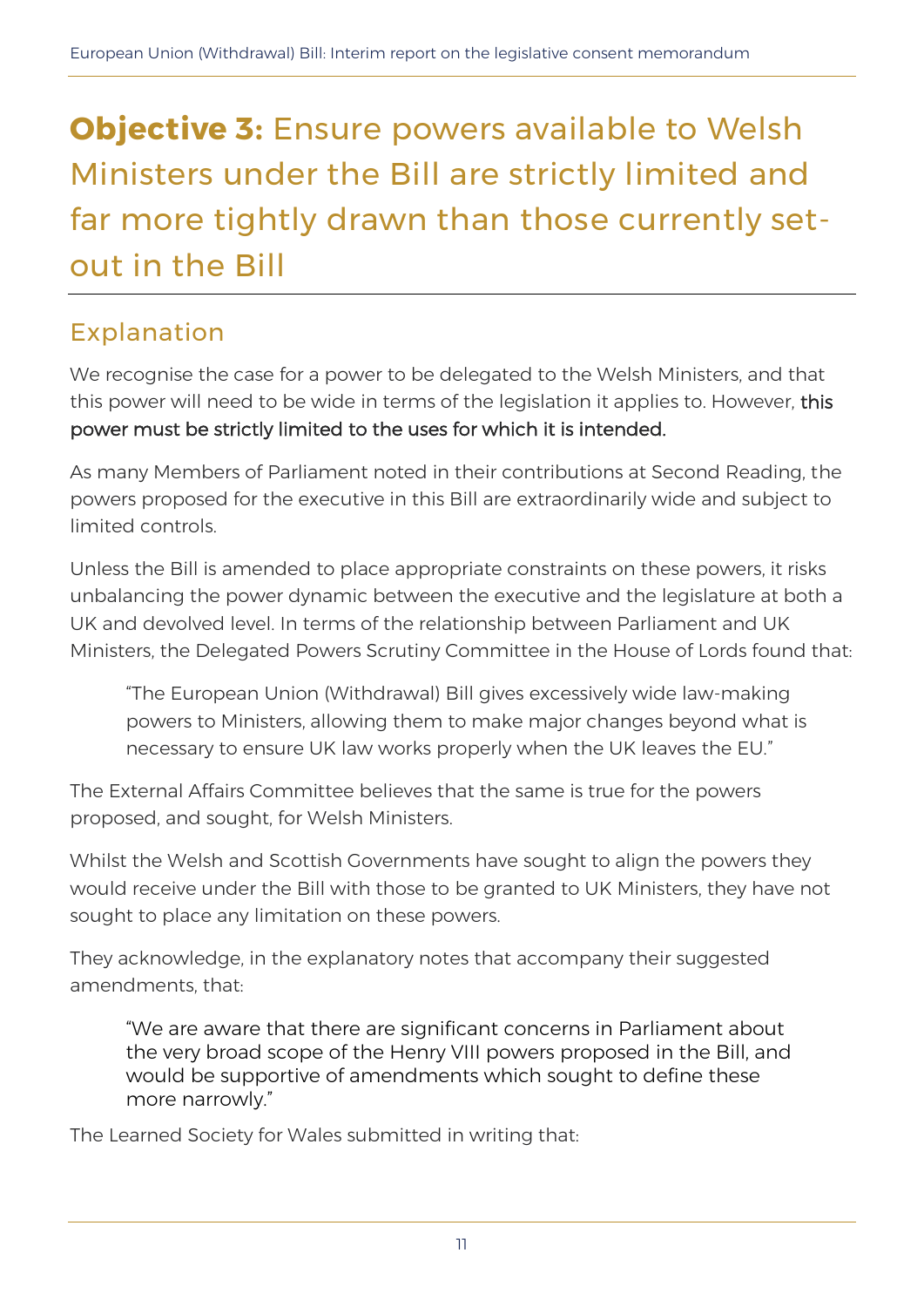"The discretion given to Ministers of the Crown to adjust retained EU law is however very wide. Arguably, it is wider than is necessary. […] The breadth of the discretion effectively makes it impossible to challenge its exercise other than by internal procedures within the UK Parliament."

The Committee's view is that the discretion offered to Welsh Ministers should be limited to only "essential" provision. A note on why the Committee has arrived at this formulation, rather than suggesting "necessary" (as has been proposed in other amendments tabled in the House of Commons) is provided after the committee suggested amendments for this Objective.

Whilst the Committee's interest is in controlling the powers granted to Welsh Ministers, the mechanics of the Bill make it difficult to achieve without also placing limitations on those available to UK Minsters (and other devolved Ministers). The Committee's preference is to restrict its suggested amendment to the powers delegated to Welsh Ministers. Where possible, this has been done, but has not been practically possible in all instances given how the Bill is constructed.

### Note on the use of "essential" rather than "necessary" or "appropriate"

The amendments suggested above would reduce the current wide discretion for using delegated legislation and limit it to those aspects which are truly unavoidable, by replacing the power to make "such provision as the Minister considers appropriate" with a power to make "such provision as is essential". The discretion is reduced in two ways. First, the word "essential" is, clearly, significantly narrower than the word appropriate. It does indeed focus on what is unavoidable; what must be done in order to make EU-derived law operate effectively after Brexit. Secondly, the amendment would apply an objective test of what is essential, not the test of what a Minister "considers" essential. The latter necessarily includes an element of subjectivity, even with the proviso that the courts will always require Ministers' consideration to be "reasonable".

The amendment would limit the discretion for all devolved Ministers. This is simply dictated by the structure of the current Schedule 2.

Other amendments have already been tabled with the same purpose, as regards the powers of UK Government Ministers. However, those amendments seek to replace the word "appropriate" with the word "necessary". The Committee is of the view that this would still give Ministers too wide a discretion in the context of these extremely broad-ranging Henry VIII powers, and in the extremely important constitutional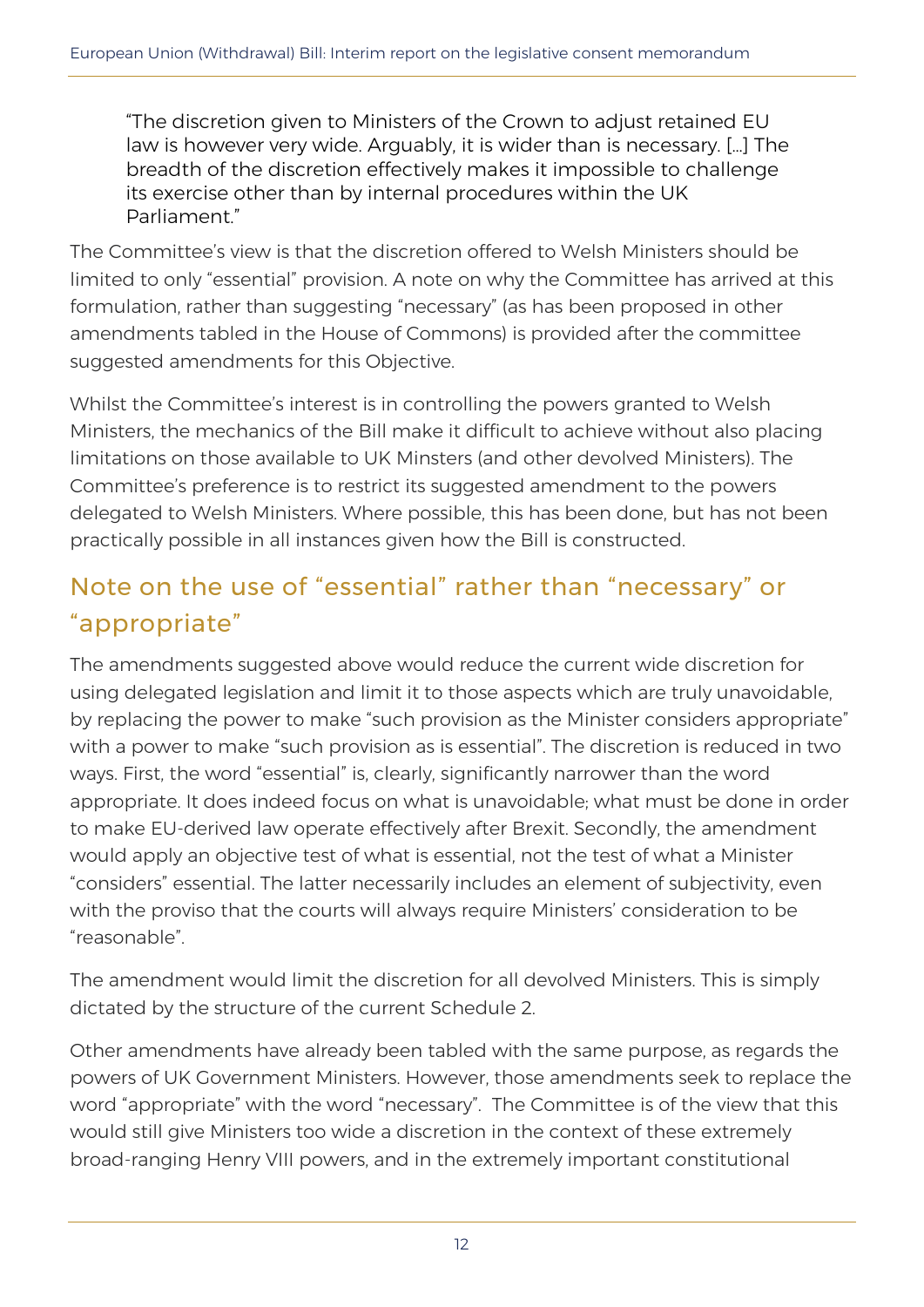context of Brexit. This is because the word "necessary" is capable of a range of meanings. True, it can be interpreted as meaning "essential". But it has also been interpreted by the courts as meaning "proportionate" (notably, in a Human Rights and indeed an EU-law context). And "proportionate" is very little different from the current term, "appropriate", which has attracted so much criticism from constitutional experts.

The term "essential" has been used in many pieces of Westminster legislation, e.g. the Consumer Rights Act 2015, the Investigatory Powers Act 2016 and the Financial Services and Markets Act 2000 (now amended). In the Acts mentioned, the term is used in a context involving an element of discretion – as it would be in the Bill. Clearly, therefore, Parliament has considered it an appropriate word where the aim is to strictly limit, but not eliminate, discretion.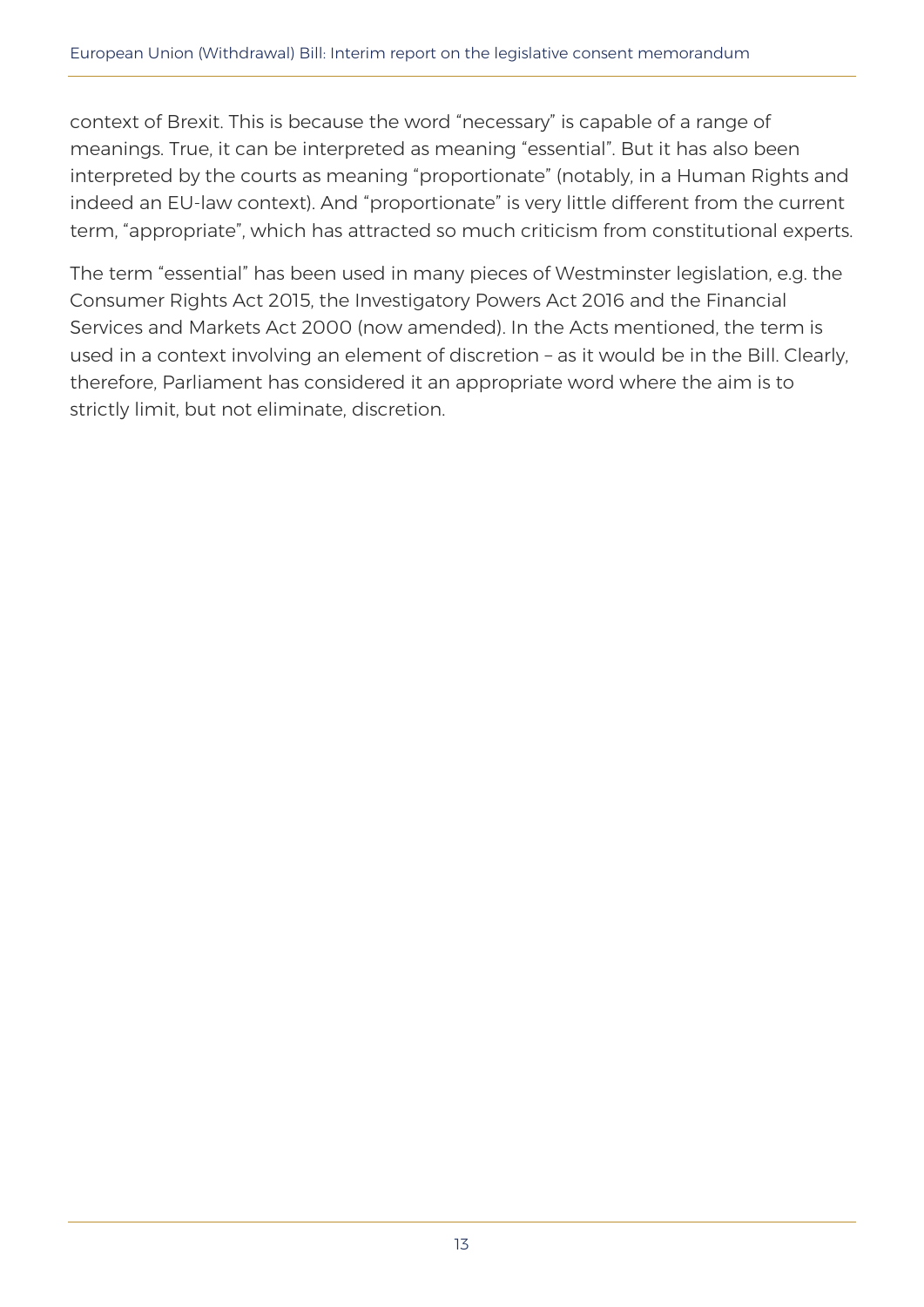## **Objective 4:** Prevent UK Ministers from amending aspects of EU-derived law that affect Wales unless reserved

### Explanation

As stated against Objective 2 above, the External Affairs Committee believes that the most constitutionally appropriate and efficient route to correcting EU law would be to ensure that the Welsh Ministers and the Assembly are responsible for making corrections to all areas of transferred EU law that fall within devolved legislative competence.

As drafted, the Bill provides UK Ministers with exclusive powers to amend direct EU legislation in devolved areas and concurrent powers with Welsh Ministers to amend EU-derived domestic legislation in devolved areas.

Objective 2 (above) seeks to widen the powers available to Welsh Ministers so that Welsh Ministers can amend direct EU legislation in devolved areas.

This objective 4 seeks to remove the concurrent powers granted to UK Ministers to allow them to amend EU-derived domestic legislation in devolved areas.

This objective goes further than the Welsh Government amendments as it seeks to remove the possibility of UK Ministers amending EU-retained law in devolved areas.

As a mature legislature, the Assembly should not be seeking UK Parliamentary time to address issues for which it is responsible. The Assembly should be responsible for scrutinising legislation for which it is accountable to the electorate for delivering.

The External Affairs Committee believes that all devolved legislatures should be enabled to play their full part in the process of legislating for Brexit.

This approach would not prevent the Welsh Government and UK Government from working together in the preparation of subordinate legislation.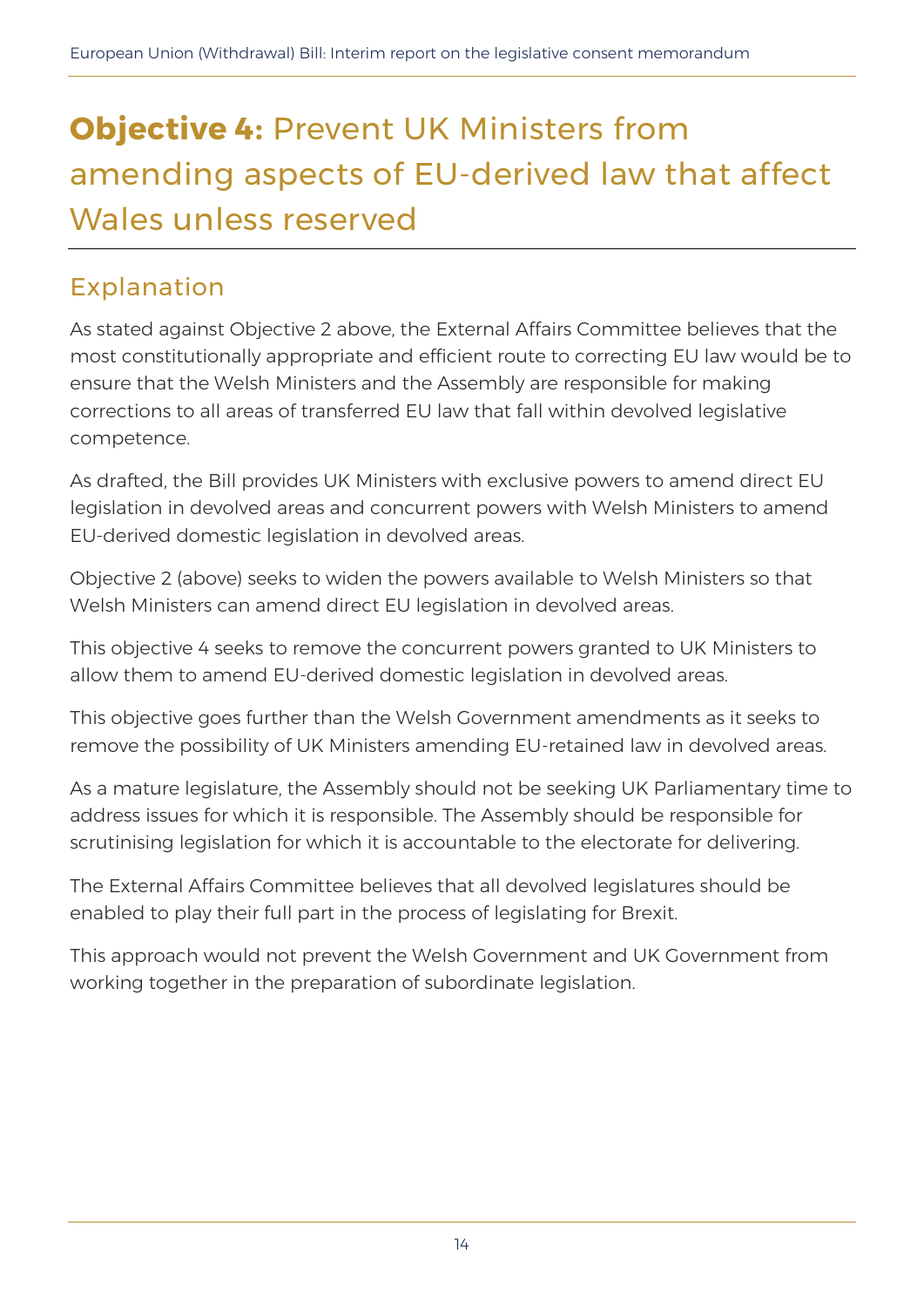## **Objective 5:** Prevent UK or Welsh Ministers amending the Government of Wales Act using delegated powers

### Explanation

As a point of constitutional principle, the foundation statues for devolution in Wales should only be amended through the use of primary legislation or, in limited circumstances, through the use of a Section 109 Order (as provided for in the Government of Wales Act 2006 "GoWA").

The Committee has received evidence from a number of sources in relation to both the White Paper and the Withdrawal Bill that emphasise that it should not be possible for the Government of Wales Act 2006 ('GoWA') to be amended through the use of delegated powers.

The Withdrawal Bill would currently provide UK Ministers with a power to amend GoWA through the use of subordinate legislation.

The Welsh Government amendments restrict the ability of the UK Government to amend the GoWA through the use of subordinate legislation in most circumstances.

However, the Welsh and Scottish Government amendments allow UK Ministers the ability to amend the GoWA with the consent of Welsh or Scottish Ministers when it comes to implementing a withdrawal agreement.

As a minimum, this should require the consent of the Assembly. However, the more constitutionally appropriate route would be to remove this power altogether and this aligns with the approach taken to the Human Rights Act in the Bill.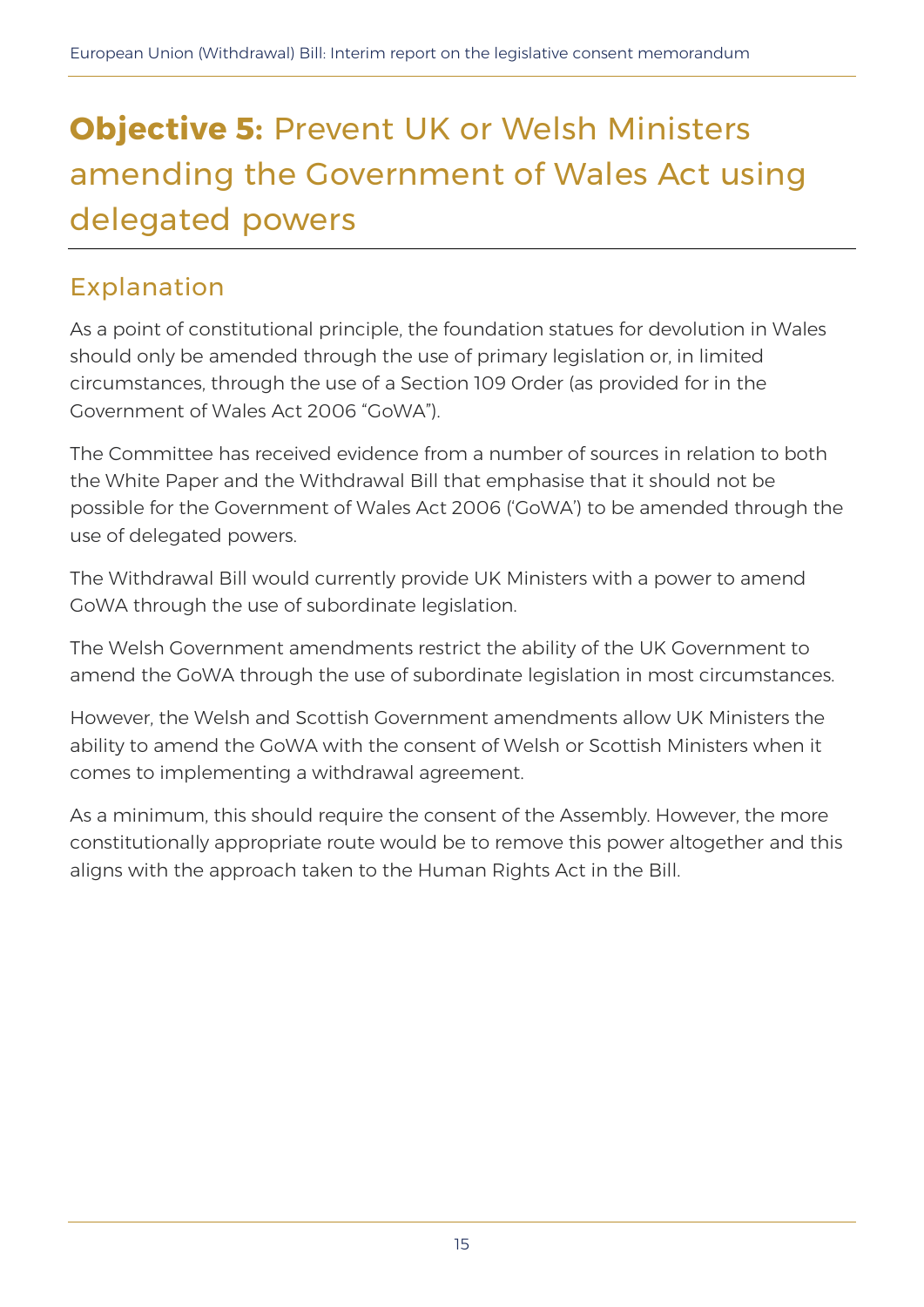## **Objective 6:** Ensure that the Assembly can set its own scrutiny arrangements

### Explanation

As acknowledged by the powers provided to the Assembly by Government of Wales Act 2006, it is for the Assembly alone, as the democratically accountable institution for Wales, to set its own procedures.

The Bill as drafted would undermine this constitutionally crucial principle by seeking to set, on behalf of the Assembly, the procedures that will apply to scrutiny of secondary legislation. This cannot be right.

In its report on the White Paper, the Committee stated:

"It would be of grave concern to us if the UK Government were to impose procedure on the Assembly, particularly as it has not consulted the Assembly about this."

The UK Government has not responded to the Committee's calls for it to engage constructively with the Assembly.

The Withdrawal Bill seeks to impose procedure on the Assembly without any consultation and in the absence of acknowledging the Committee's view as expressed in its report on the White Paper.

The procedure the UK Government is proposing (principally for Parliament and, by extension, the devolved legislatures) falls far short of the Committee's expectations, as expressed in its report on the White Paper.

Professor Bell suggested in writing that:

"The provisions on Scrutiny are inadequate. […] The Bill does not recognise the magnitude of the task and therefore the need to have differently designed procedures to ensure adequate scrutiny. […] The Bill assumes current procedures will be used, but that is simply not possible. Very serious attention needs to be given to how scrutiny will operate."

The Institute for Welsh Affairs wrote:

"Corresponding powers are conferred on devolved institutions by clause 10 and schedule 2, meaning that Welsh Government Ministers could also take Henry VIII powers under this Bill should they wish. It would of course be unsatisfactory to see this power replicated in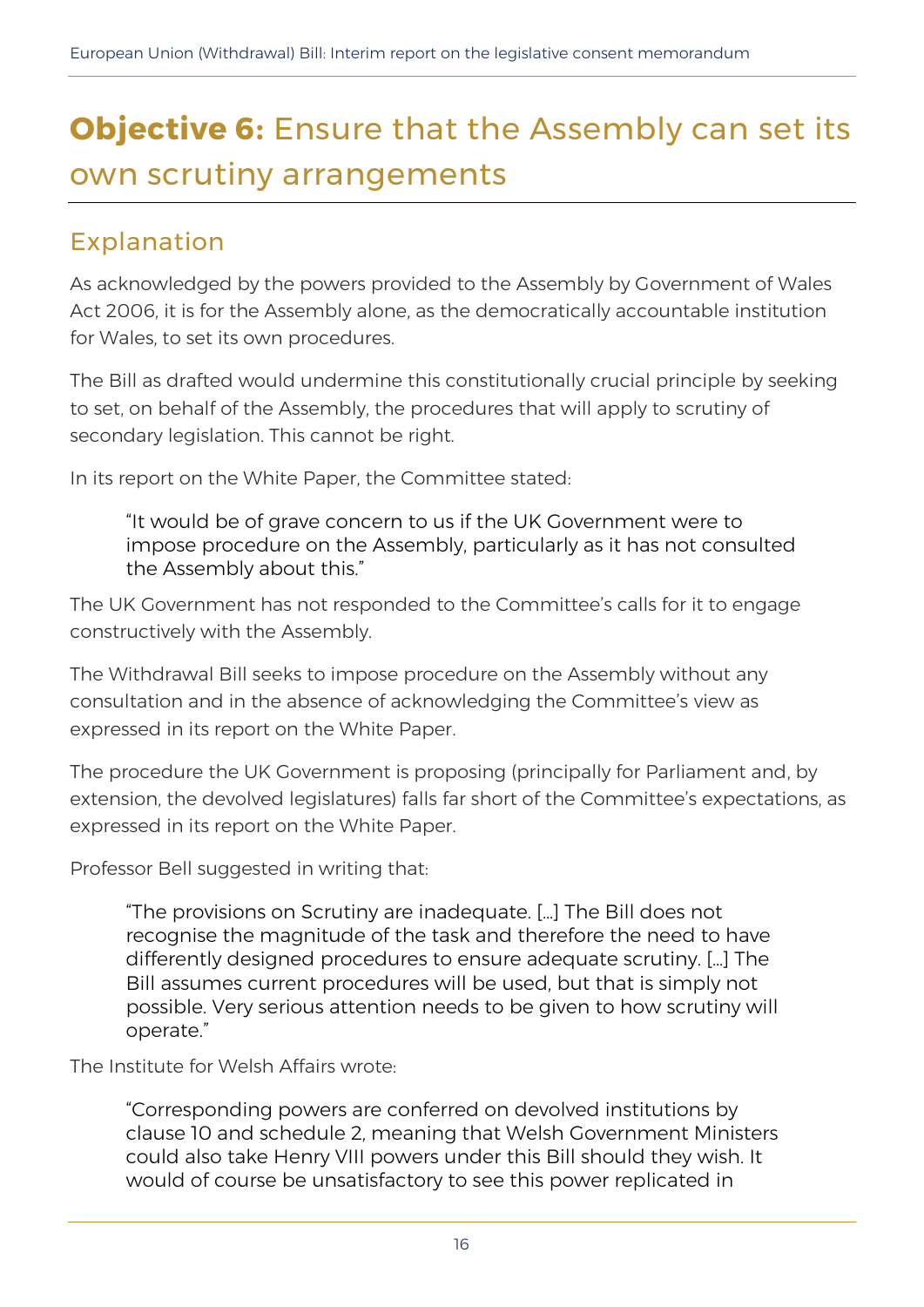Wales, without action to rebalance the scrutiny mechanisms available to the National Assembly for Wales. Defects in parliamentary scrutiny ought not to be replicated in Cardiff." [Bold added for emphasis]

The External Affairs Committee believes that amendments that enables the Assembly to establish its own scrutiny arrangements would meet this objective.

The Committee has proposed an amendment that would allow the National Assembly for Wales to set scrutiny arrangements through its Standing Orders. The Committee sees this as enabling a pragmatic option for establishing Assembly scrutiny arrangements quickly, but this would not preclude other avenues being pursued to establish scrutiny arrangements.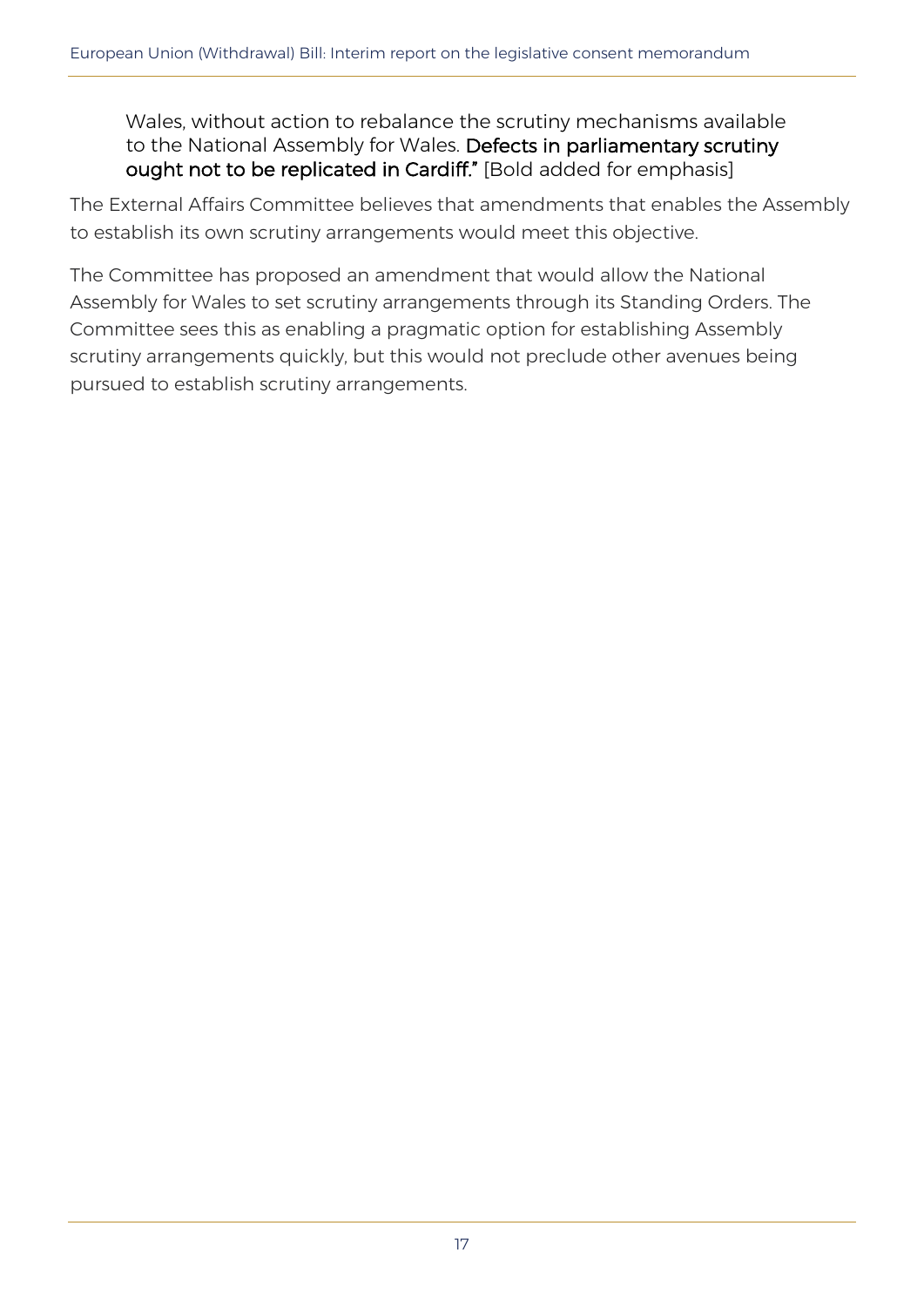### Annex B – Comparison of provisions requiring legislative consent

| <b>Clause or Schedule</b><br>requiring consent | <b>Reason why Assembly Legal Services</b><br>considers consent is required                                                                                                                                                                                                                                                                                                                                                        | <b>Does the Welsh</b><br><b>Government</b><br>consider that<br>consent is required? | Does the UK<br><b>Government</b><br>consider that<br>consent is<br>required? |
|------------------------------------------------|-----------------------------------------------------------------------------------------------------------------------------------------------------------------------------------------------------------------------------------------------------------------------------------------------------------------------------------------------------------------------------------------------------------------------------------|-------------------------------------------------------------------------------------|------------------------------------------------------------------------------|
| Clause 1: repeal of the<br><b>ECA 1972</b>     | Consent is required because clause 1 modifies<br>the Assembly's legislative competence.<br>The Assembly's legislative competence is<br>defined by, among other things, the concepts<br>of supremacy of EU law and the direct<br>applicability of EU law. Those two concepts<br>were established by the European<br>Communities Act 1972.                                                                                          | Yes                                                                                 | Yes                                                                          |
|                                                | Clause 1 modifies the Assembly's legislative<br>competence because repealing the ECA 1972<br>removes those two concepts (and they are not<br>replaced with something identical). For<br>example, there will be differences between: (1)<br>EU legislation that will have direct application<br>in Member States, and (2) retained EU direct<br>legislation that will form part of domestic law<br>in Wales on and after exit day. |                                                                                     |                                                                              |

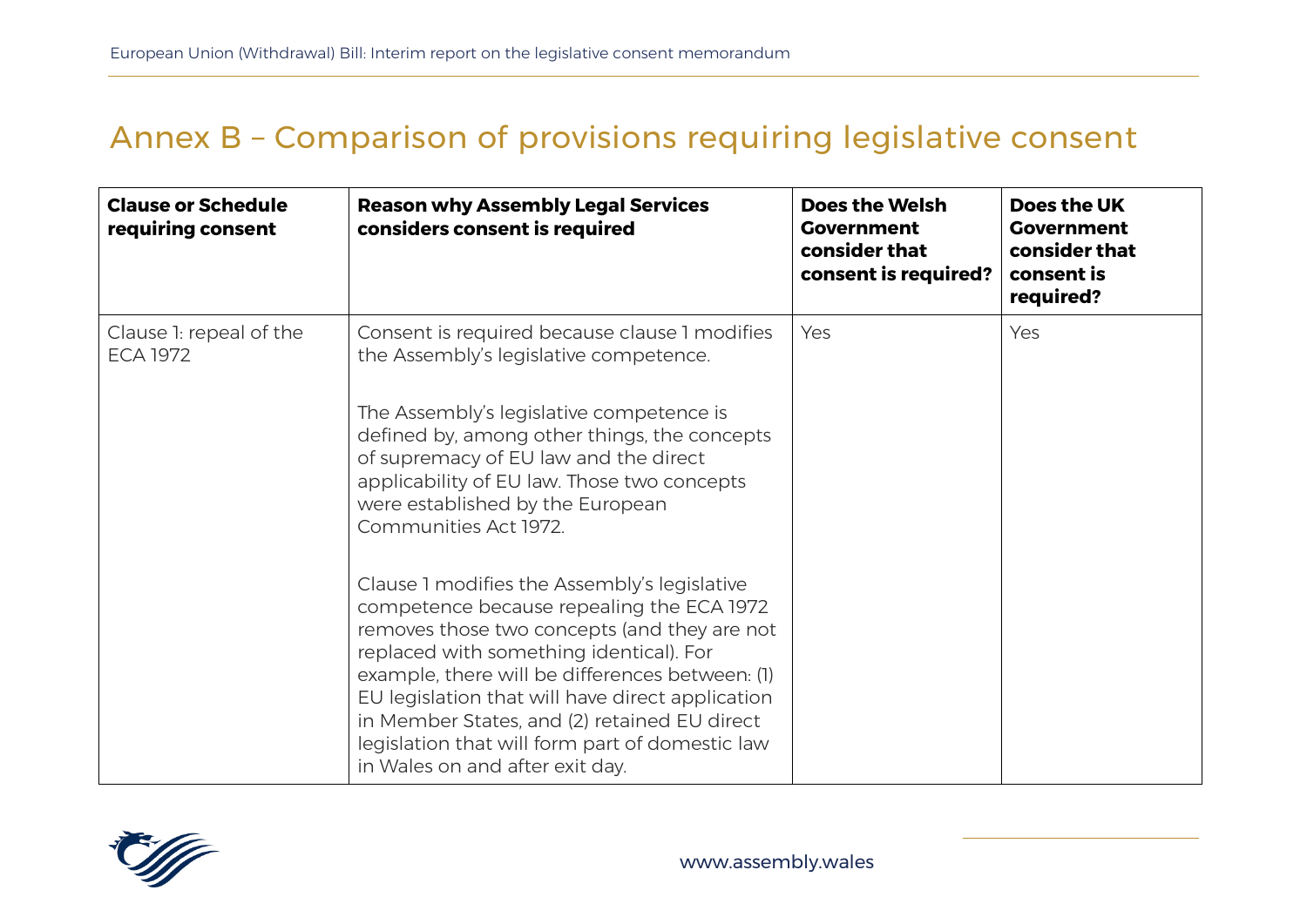| <b>Clause or Schedule</b><br>requiring consent                            | <b>Reason why Assembly Legal Services</b><br>considers consent is required                                                                                                                                                                                                                                                                                                                            | <b>Does the Welsh</b><br><b>Government</b><br>consider that<br>consent is required? | <b>Does the UK</b><br><b>Government</b><br>consider that<br>consent is<br>required? |
|---------------------------------------------------------------------------|-------------------------------------------------------------------------------------------------------------------------------------------------------------------------------------------------------------------------------------------------------------------------------------------------------------------------------------------------------------------------------------------------------|-------------------------------------------------------------------------------------|-------------------------------------------------------------------------------------|
| Clause 2 and Schedule 1:<br>saving for EU-derived<br>domestic legislation | Consent is required because clause 2 makes<br>provision for a purpose within the Assembly's<br>legislative competence.                                                                                                                                                                                                                                                                                | Yes                                                                                 | Yes                                                                                 |
|                                                                           | Clause 2 provides that existing domestic<br>legislation which implements EU obligations<br>will remain part of domestic law on and after<br>exit day.                                                                                                                                                                                                                                                 |                                                                                     |                                                                                     |
|                                                                           | For example, clause 2 ensures that regulations<br>made under the ECA 1972, such as the<br>Marketing of Fruit Plant and Propagating<br>Material (Wales) Regulations 2017, will remain<br>a part of domestic law on and after exit day.                                                                                                                                                                 |                                                                                     |                                                                                     |
|                                                                           | Without clause 2, EU-derived domestic<br>legislation made under the ECA 1972 would<br>cease to have effect on exit day, thus leaving a<br>large legislative void in many devolved areas in<br>Wales. Therefore, the purpose of clause 2 is to<br>fill that void and ensure the continuation of<br>legislation in devolved areas such as<br>agriculture, plant health, plant seeds, food and<br>water. |                                                                                     |                                                                                     |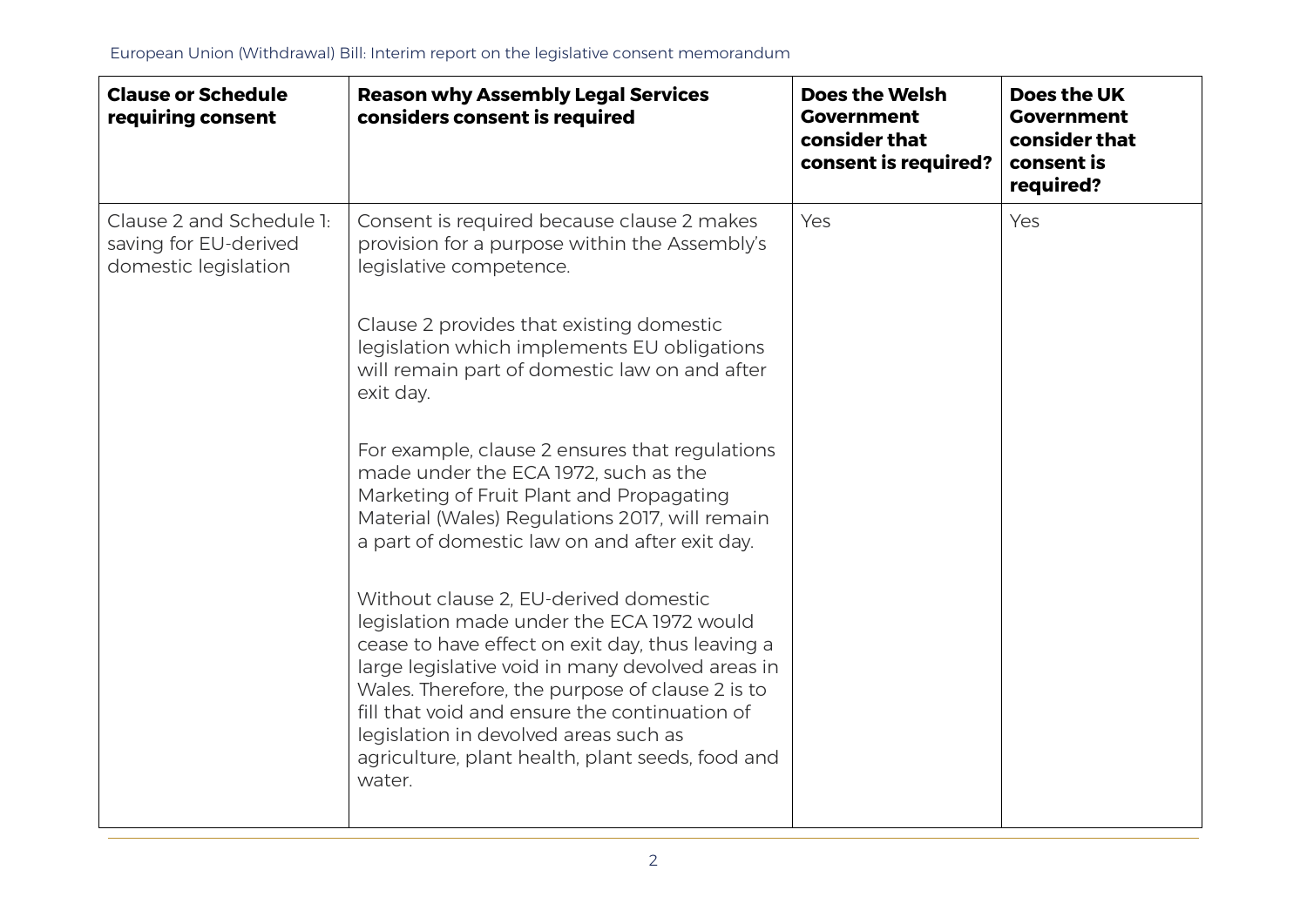j

| <b>Reason why Assembly Legal Services</b><br>considers consent is required                                                                                                                                                                                                                                                                                                                                                                                                      | <b>Does the Welsh</b><br><b>Government</b><br>consider that<br>consent is required? | Does the UK<br><b>Government</b><br>consider that<br>consent is<br>required? |
|---------------------------------------------------------------------------------------------------------------------------------------------------------------------------------------------------------------------------------------------------------------------------------------------------------------------------------------------------------------------------------------------------------------------------------------------------------------------------------|-------------------------------------------------------------------------------------|------------------------------------------------------------------------------|
| Given devolved subjects such as "agriculture",<br>"plant health", "plant seeds", "food" (including<br>drink), clause 2 makes provision for a purpose<br>that is within the Assembly's legislative<br>competence.                                                                                                                                                                                                                                                                |                                                                                     |                                                                              |
| Schedule 1 to the Bill provides further detail<br>about exceptions to the saving and<br>incorporation of retained EU law, including<br>retained EU law in devolved areas. Providing<br>further detail about any exceptions to, for<br>example, the saving of retained EU law in<br>devolved areas is within the Assembly's<br>legislative competence. Therefore, Schedule 1<br>to the Bill also makes provision for a purpose<br>within the Assembly's legislative competence.1 |                                                                                     |                                                                              |
| Consent is required because clause 3 makes<br>provision for a purpose within the Assembly's<br>legislative competence.                                                                                                                                                                                                                                                                                                                                                          | Yes                                                                                 | Yes                                                                          |
|                                                                                                                                                                                                                                                                                                                                                                                                                                                                                 | Clause 3 provides that EU legislation that                                          |                                                                              |

<sup>&</sup>lt;sup>1</sup> Schedule 1 also provides for exceptions to clauses 3 and 4. Therefore, this paragraph applies equally to Schedule 1 as it applies to clauses 3 and 4, and is not repeated in the analysis in clauses 3 and 4.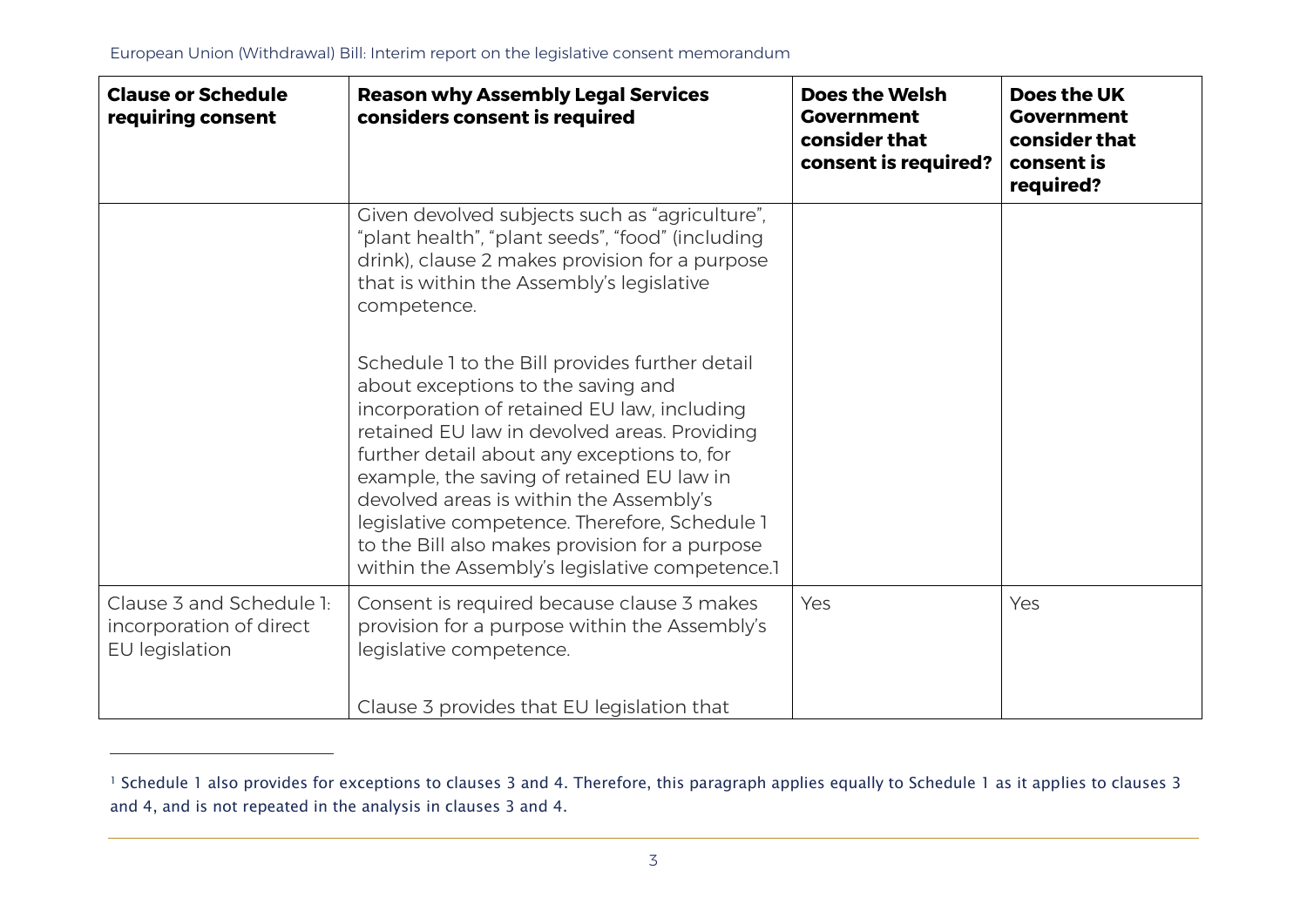| <b>Clause or Schedule</b><br>requiring consent                      | <b>Reason why Assembly Legal Services</b><br>considers consent is required                                                                                                                                                                                                                                                                        | <b>Does the Welsh</b><br><b>Government</b><br>consider that<br>consent is required? | Does the UK<br><b>Government</b><br>consider that<br>consent is<br>required? |
|---------------------------------------------------------------------|---------------------------------------------------------------------------------------------------------------------------------------------------------------------------------------------------------------------------------------------------------------------------------------------------------------------------------------------------|-------------------------------------------------------------------------------------|------------------------------------------------------------------------------|
|                                                                     | currently has direct applicability in the UK will<br>form part of domestic law on and after exit<br>day.                                                                                                                                                                                                                                          |                                                                                     |                                                                              |
|                                                                     | For example, clause 3 ensures that EU<br>regulations, such as EU Regulation 1169/2011<br>on the provision of food information to<br>consumers, will form part of domestic law on<br>and after exit day.                                                                                                                                           |                                                                                     |                                                                              |
|                                                                     | Without clause 3, direct EU legislation would<br>cease to have effect on exit day, thus leaving a<br>large legislative void in many devolved areas in<br>Wales. Therefore, the purpose of clause 3 is to<br>fill that void and ensure the continuation of<br>legislation in devolved areas such as<br>agriculture, fisheries and the environment. |                                                                                     |                                                                              |
|                                                                     | Given devolved subjects such as "agriculture",<br>"fisheries" and "environmental protection",<br>clause 3 makes provision for a purpose that is<br>within the Assembly's legislative competence.                                                                                                                                                  |                                                                                     |                                                                              |
| Clause 4: saving for rights<br>etc under section 2(1) of<br>the ECA | Consent is required because clause 4 makes<br>provision for a purpose within the Assembly's<br>legislative competence.                                                                                                                                                                                                                            | Yes                                                                                 | Yes                                                                          |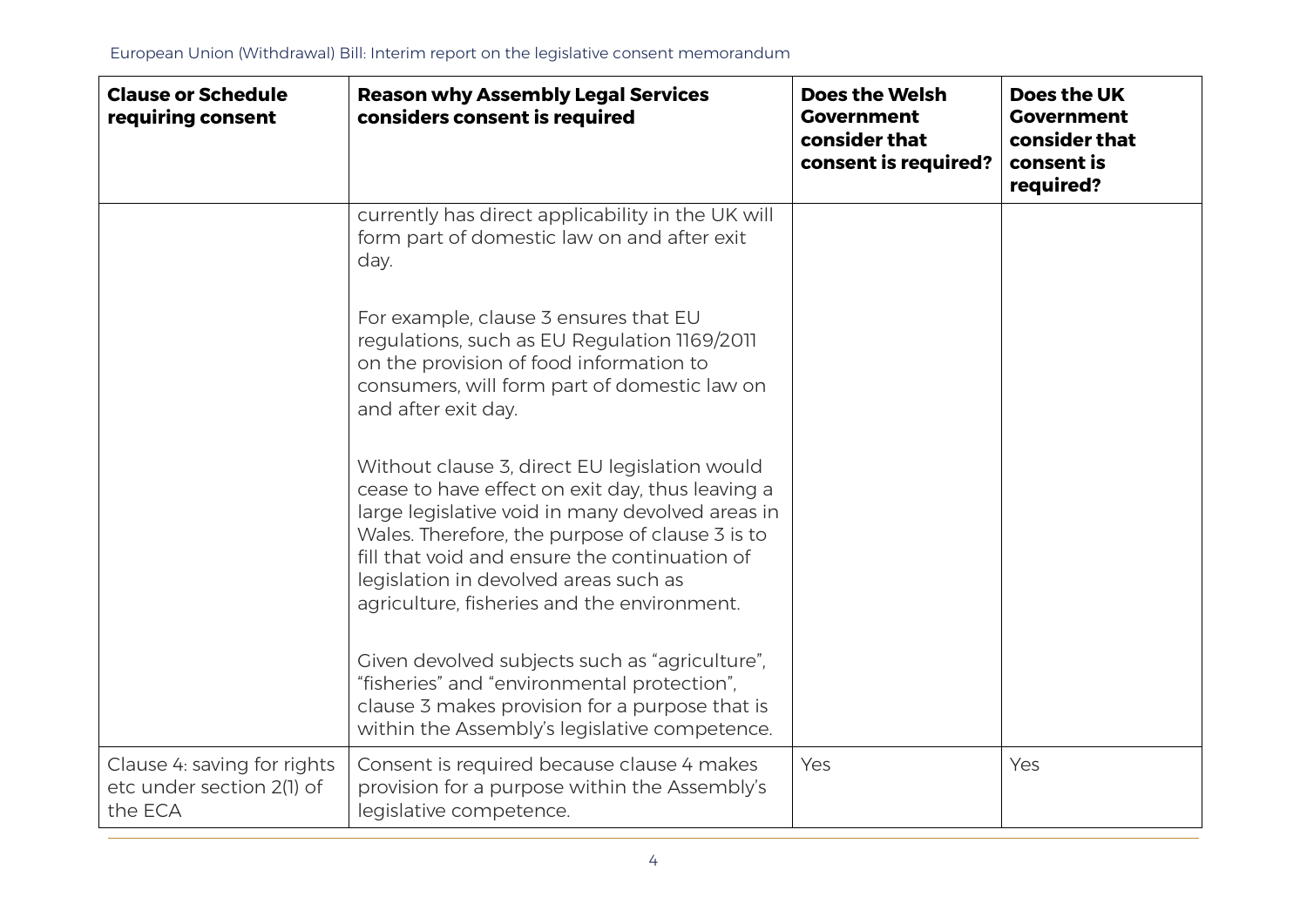| <b>Clause or Schedule</b><br>requiring consent       | <b>Reason why Assembly Legal Services</b><br>considers consent is required                                                                                               | <b>Does the Welsh</b><br><b>Government</b><br>consider that<br>consent is required? | Does the UK<br><b>Government</b><br>consider that<br>consent is<br>required? |
|------------------------------------------------------|--------------------------------------------------------------------------------------------------------------------------------------------------------------------------|-------------------------------------------------------------------------------------|------------------------------------------------------------------------------|
|                                                      | Clause provides that any EU rights and<br>obligations that do not come within clauses 2<br>and 3 will remain a part of domestic law on<br>and after exit day.            |                                                                                     |                                                                              |
|                                                      | To the extent that such EU rights and<br>obligations apply in devolved areas, clause 4<br>makes provision for a purpose within the<br>Assembly's legislative competence. |                                                                                     |                                                                              |
| Clause 5: exceptions to<br>savings and incorporation | So far as clause 5 disapplies the principle of<br>supremacy of EU law, consent is required<br>because clause 5 modifies the Assembly's<br>legislative competence.        | Yes                                                                                 | <b>No</b>                                                                    |
|                                                      | The Assembly's legislative competence is<br>defined by, among other things, the<br>supremacy of EU law. By removing that<br>supremacy, Assembly legislation would no     |                                                                                     |                                                                              |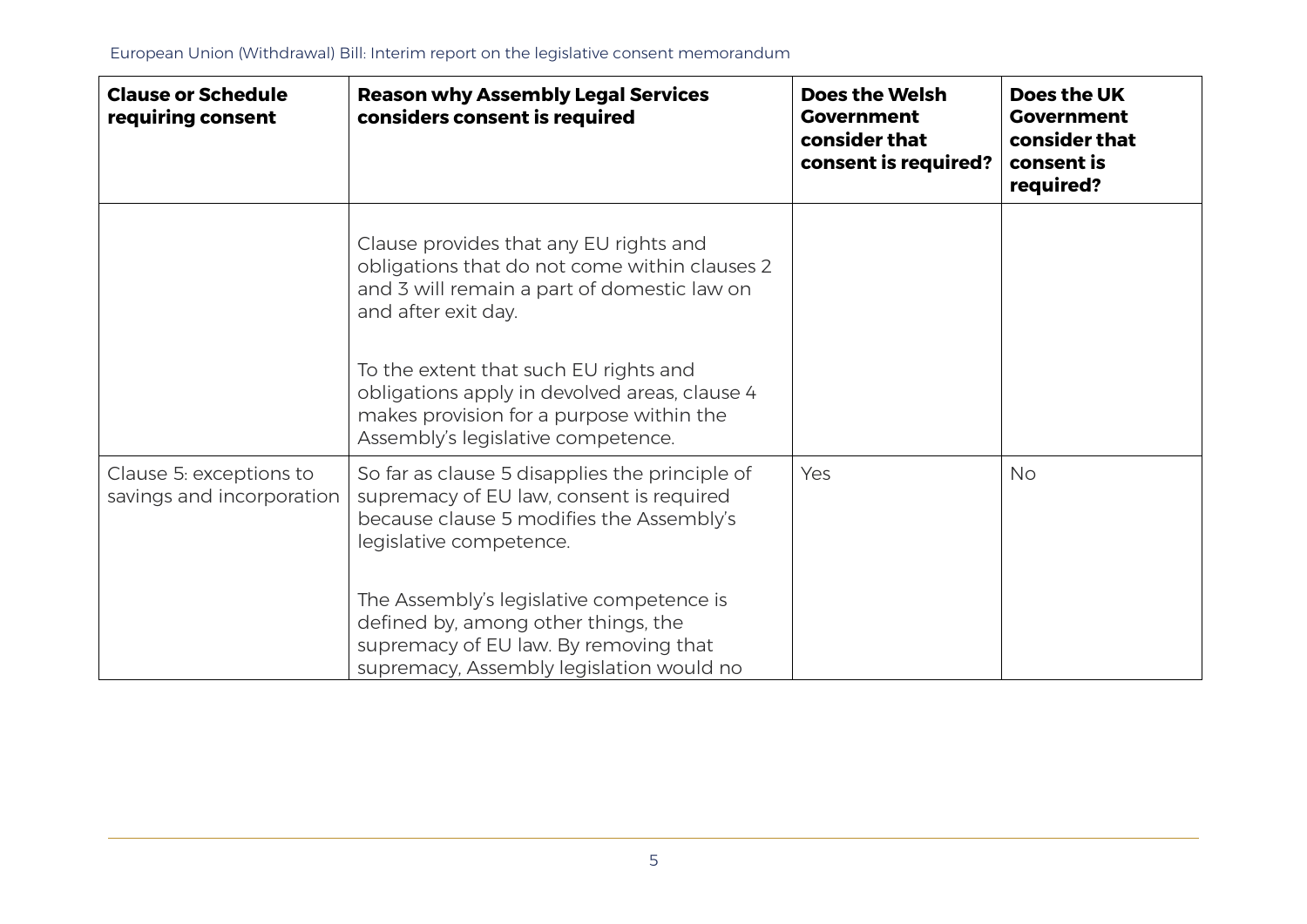j

| <b>Clause or Schedule</b><br>requiring consent | <b>Reason why Assembly Legal Services</b><br>considers consent is required                                                                                                                                            | <b>Does the Welsh</b><br><b>Government</b><br>consider that<br>consent is required? | <b>Does the UK</b><br><b>Government</b><br>consider that<br>consent is<br>required? |
|------------------------------------------------|-----------------------------------------------------------------------------------------------------------------------------------------------------------------------------------------------------------------------|-------------------------------------------------------------------------------------|-------------------------------------------------------------------------------------|
|                                                | longer have to give way to supreme EU law,<br>thus modifying (and expanding2) the<br>Assembly's legislative competence.                                                                                               |                                                                                     |                                                                                     |
| Clause 6: interpretation<br>of retained EU law | Consent is required because clause 6 modifies<br>the Assembly's legislative competence.                                                                                                                               | Yes                                                                                 | <b>No</b>                                                                           |
|                                                | Domestic courts can disapply domestic<br>primary legislation that breaches EU law.<br>Those domestic courts are bound by the<br>decisions of the Court of Justice of the<br>European Union.                           |                                                                                     |                                                                                     |
|                                                | Therefore, when a domestic court currently<br>decides whether an Assembly Act breaches<br>EU law (and, therefore, whether the Assembly<br>Act is outside competence), the court is bound<br>by decisions of the CJEU. |                                                                                     |                                                                                     |
|                                                | Therefore, the Assembly's legislative<br>competence is currently defined by, among<br>other things, decisions of the CJEU. By                                                                                         |                                                                                     |                                                                                     |

<sup>2</sup> But that expansion is limited by clause 11 of the Bill, which freezes the Assembly's legislative competence by requiring the Assembly to comply with retained EU law.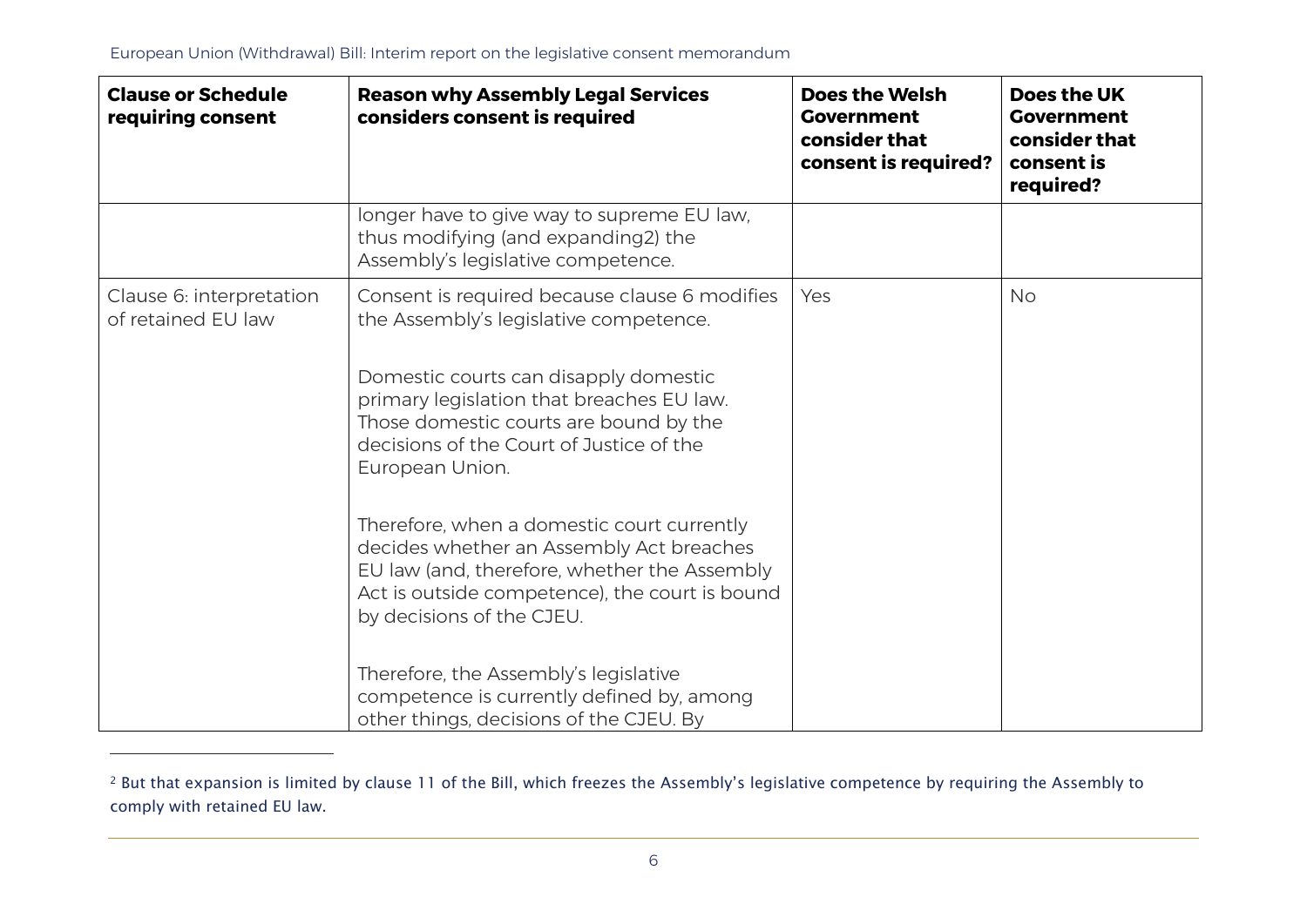| <b>Clause or Schedule</b><br>requiring consent                    | <b>Reason why Assembly Legal Services</b><br>considers consent is required                                                                                                                                                                                                                                                                                                    | <b>Does the Welsh</b><br><b>Government</b><br>consider that<br>consent is required? | Does the UK<br><b>Government</b><br>consider that<br>consent is<br>required? |
|-------------------------------------------------------------------|-------------------------------------------------------------------------------------------------------------------------------------------------------------------------------------------------------------------------------------------------------------------------------------------------------------------------------------------------------------------------------|-------------------------------------------------------------------------------------|------------------------------------------------------------------------------|
|                                                                   | removing the binding effect of future CJEU<br>decisions, the Assembly's legislative<br>competence is being modified.                                                                                                                                                                                                                                                          |                                                                                     |                                                                              |
| Clause 7: dealing with<br>deficiencies arising from<br>withdrawal | Consent is required because clause 7 makes<br>provision for a purpose within the Assembly's<br>legislative competence.                                                                                                                                                                                                                                                        | Yes                                                                                 | <b>No</b>                                                                    |
|                                                                   | Clause 7 provides that UK Ministers can make<br>regulations to deal with deficiencies arising<br>from withdrawal. This could include<br>deficiencies in retained EU law in devolved<br>areas.                                                                                                                                                                                 |                                                                                     |                                                                              |
|                                                                   | For example, the Marketing of Fruit Plant and<br>Propagating Material (Wales) Regulations 2017<br>refer to protocols published by the<br>Community Plant Variety Office. The CPVO is a<br>EU agency, and if the CPVO ceases to be the<br>body that manages the system of plant variety<br>rights in Wales on exit day, then the 2017<br>Regulations will need to be modified. |                                                                                     |                                                                              |
|                                                                   | Clause 7 gives the UK Ministers powers to<br>modify retained EU law, even in devolved areas<br>such as plant health, therefore clause 7 makes                                                                                                                                                                                                                                 |                                                                                     |                                                                              |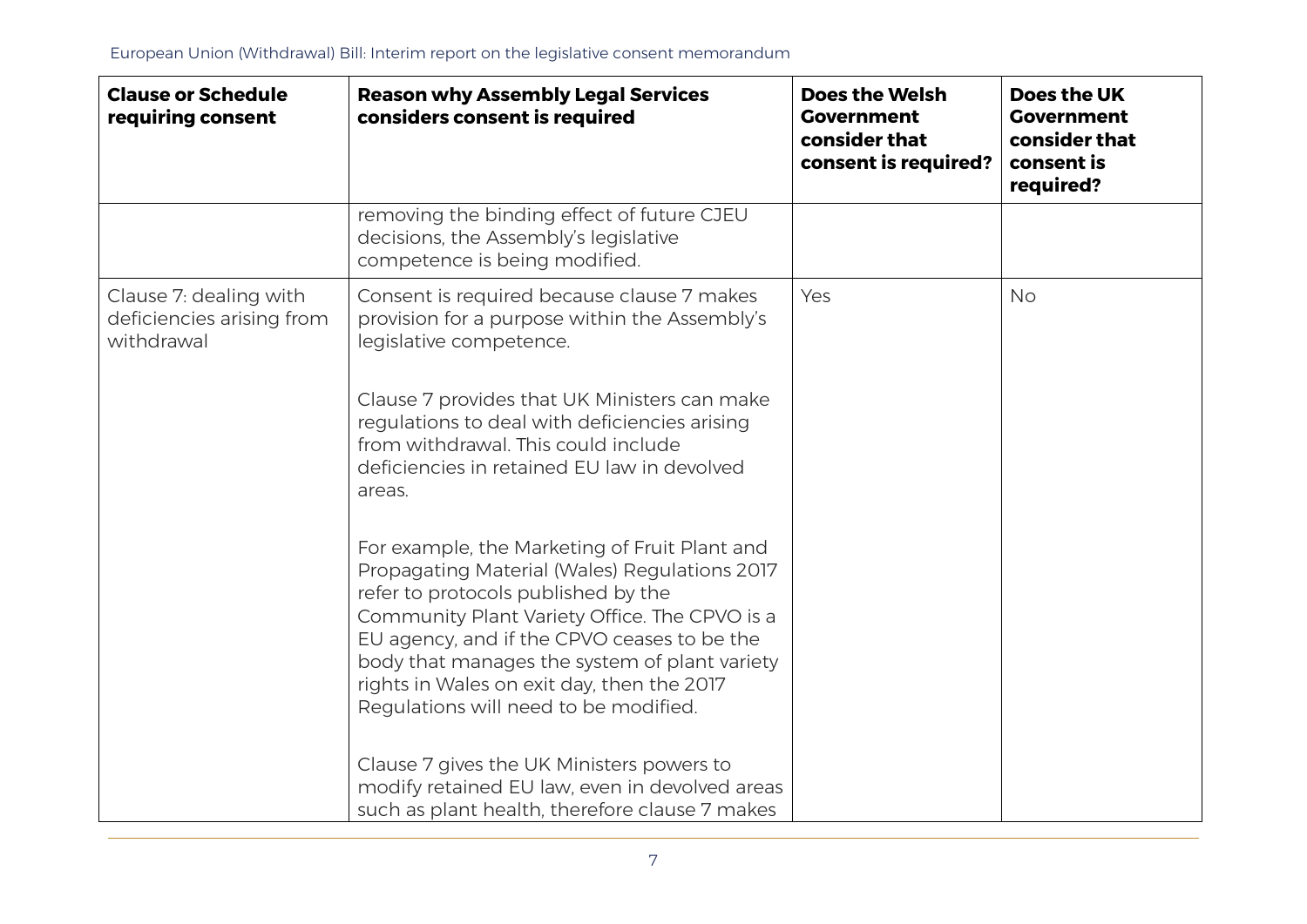| <b>Clause or Schedule</b><br>requiring consent        | <b>Reason why Assembly Legal Services</b><br>considers consent is required                                                                                                                                                                                                                                                            | <b>Does the Welsh</b><br><b>Government</b><br>consider that<br>consent is required? | Does the UK<br><b>Government</b><br>consider that<br>consent is<br>required? |
|-------------------------------------------------------|---------------------------------------------------------------------------------------------------------------------------------------------------------------------------------------------------------------------------------------------------------------------------------------------------------------------------------------|-------------------------------------------------------------------------------------|------------------------------------------------------------------------------|
|                                                       | provision for a purpose that is within the<br>Assembly's legislative competence.                                                                                                                                                                                                                                                      |                                                                                     |                                                                              |
|                                                       | The power in clause 7 could also be used to<br>modify the Assembly's legislative competence.<br>UK Ministers may consider it appropriate to<br>use the power in clause 7 to amend GOWA<br>2006.                                                                                                                                       |                                                                                     |                                                                              |
|                                                       | For example, from April 2018, the Assembly's<br>legislative competence in respect of food will<br>be defined in GOWA 2006 by reference to EU<br>Regulation 178/2002. UK Ministers may<br>consider it appropriate to define food in some<br>other way, which would modify the Assembly's<br>legislative competence in respect of food. |                                                                                     |                                                                              |
| Clause 8: complying with<br>international obligations | Consent is required because clause 8 makes<br>provision for a purpose within the Assembly's<br>legislative competence.                                                                                                                                                                                                                | Yes                                                                                 | Yes                                                                          |
|                                                       | Clause 8 provides that UK Ministers can make<br>regulations to ensure continued compliance<br>with the UK's international obligations, by<br>preventing or remedying any breach of<br>international obligations that arise from                                                                                                       |                                                                                     |                                                                              |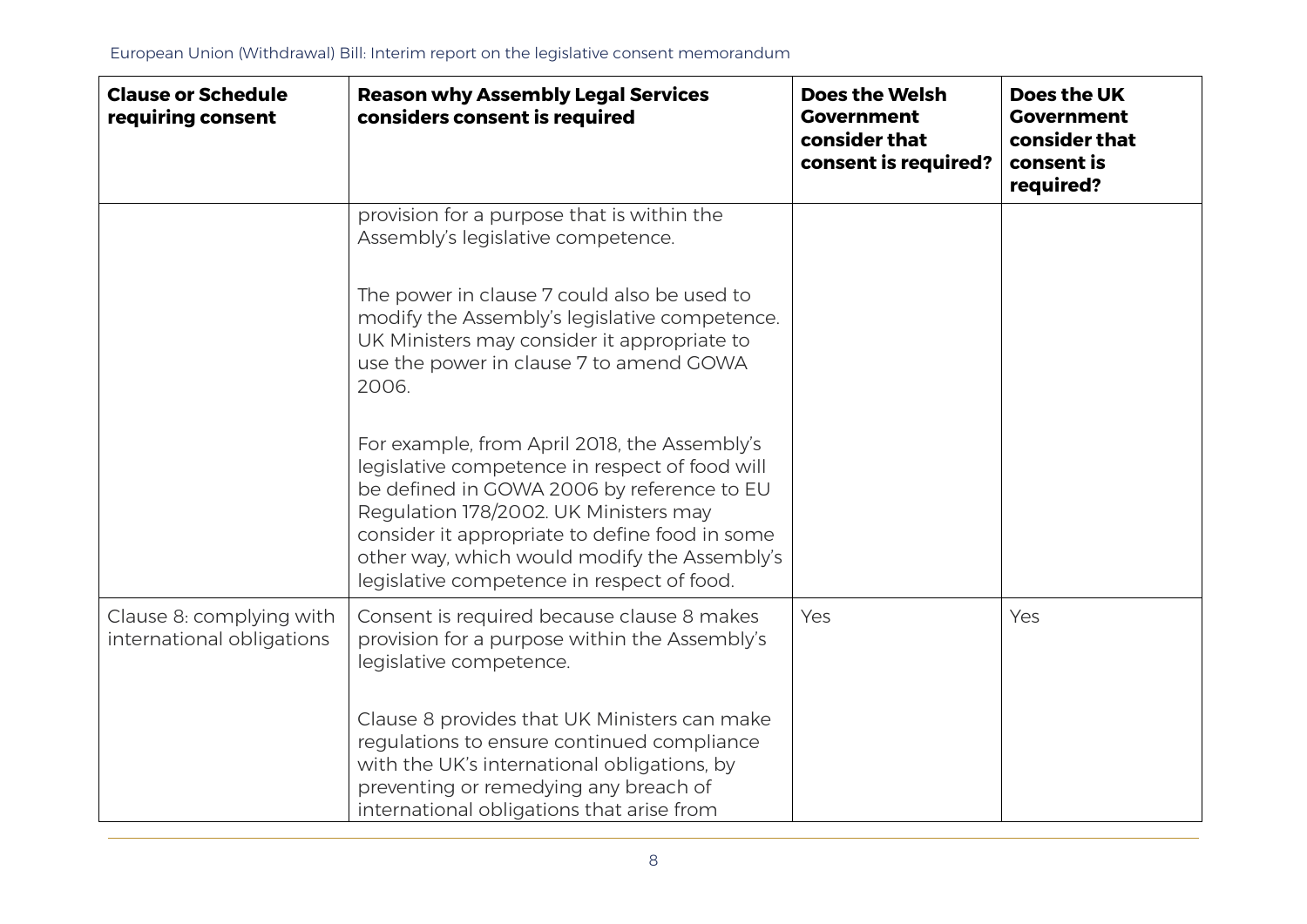| <b>Clause or Schedule</b><br>requiring consent        | <b>Reason why Assembly Legal Services</b><br>considers consent is required                                                                                                                       | <b>Does the Welsh</b><br><b>Government</b><br>consider that<br>consent is required? | Does the UK<br><b>Government</b><br>consider that<br>consent is<br>required? |
|-------------------------------------------------------|--------------------------------------------------------------------------------------------------------------------------------------------------------------------------------------------------|-------------------------------------------------------------------------------------|------------------------------------------------------------------------------|
|                                                       | withdrawal.                                                                                                                                                                                      |                                                                                     |                                                                              |
|                                                       | As with clause 7, the UK Ministers can use this<br>power even in devolved areas, therefore clause<br>8 makes provision for a purpose that is within<br>the Assembly's legislative competence.    |                                                                                     |                                                                              |
|                                                       | The power in clause 8 could also be used to<br>modify the Assembly's legislative competence<br>(for example, if UK Ministers consider it<br>appropriate to use the power to amend GOWA<br>2006). |                                                                                     |                                                                              |
| Clause 9: implementing<br>the withdrawal<br>agreement | Consent is required because clause 9 makes<br>provision for a purpose within the Assembly's<br>legislative competence.                                                                           | Yes                                                                                 | <b>No</b>                                                                    |
|                                                       | Clause 9 provides that UK Ministers can make<br>regulations to implement the withdrawal<br>agreement.                                                                                            |                                                                                     |                                                                              |
|                                                       | As with clauses 7 and 8, the UK Ministers can<br>use this power even in devolved areas,<br>therefore clause 9 makes provision for a<br>purpose that is within the Assembly's                     |                                                                                     |                                                                              |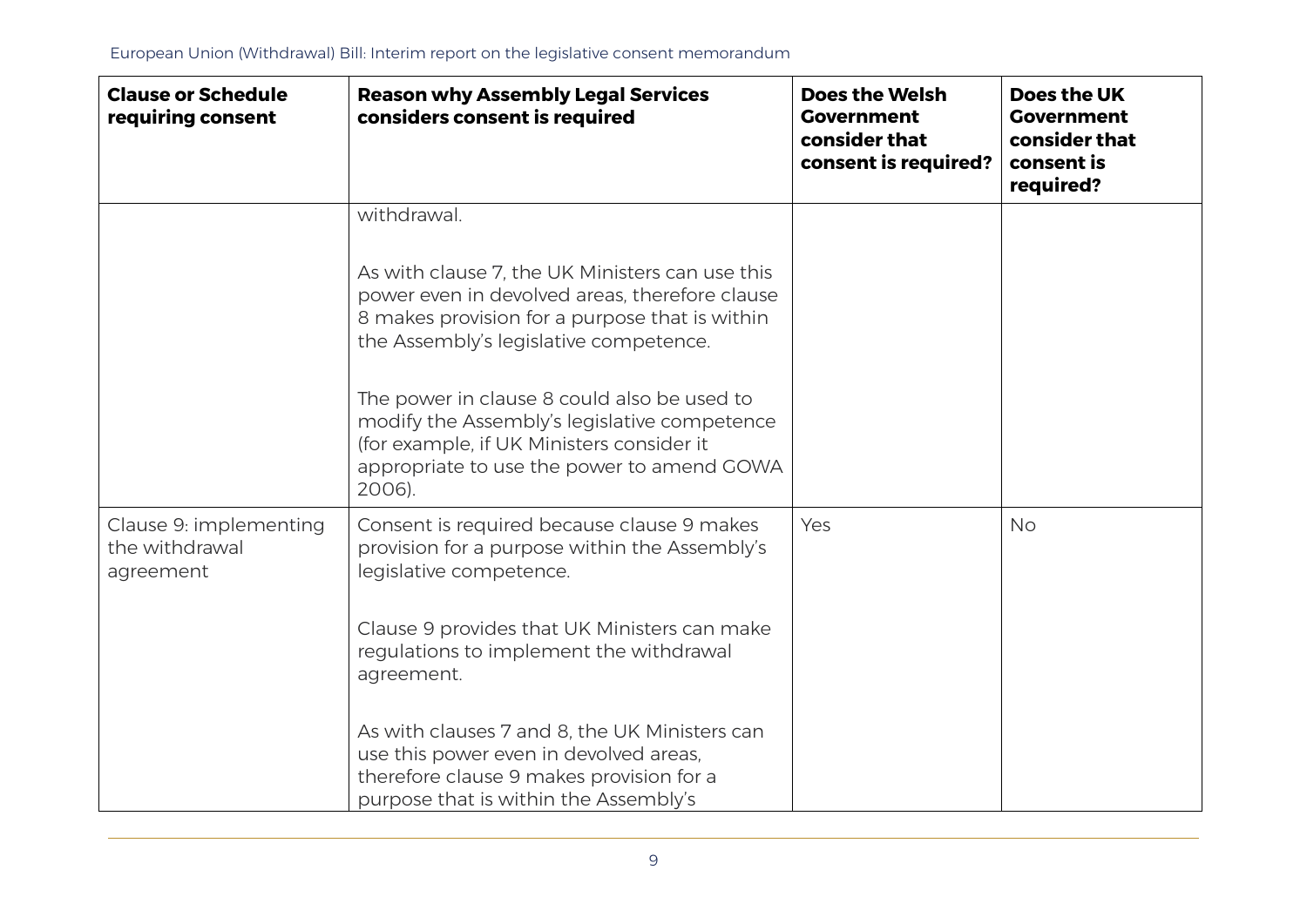| <b>Clause or Schedule</b><br>requiring consent                                         | <b>Reason why Assembly Legal Services</b><br>considers consent is required                                                                                                                                                                                                                                                                                                                             | <b>Does the Welsh</b><br><b>Government</b><br>consider that<br>consent is required? | Does the UK<br><b>Government</b><br>consider that<br>consent is<br>required? |
|----------------------------------------------------------------------------------------|--------------------------------------------------------------------------------------------------------------------------------------------------------------------------------------------------------------------------------------------------------------------------------------------------------------------------------------------------------------------------------------------------------|-------------------------------------------------------------------------------------|------------------------------------------------------------------------------|
|                                                                                        | legislative competence.<br>The power in clause 9 could also be used to<br>modify the Assembly's legislative competence<br>(for example, if UK Ministers consider it<br>appropriate to use the power to amend GOWA<br>2006).                                                                                                                                                                            |                                                                                     |                                                                              |
| Clause 10 and Schedule<br>2: corresponding powers<br>involving devolved<br>authorities | Consent is required because clause 10 and<br>Schedule 2 make provision for a purpose<br>within the Assembly's legislative competence.<br>Clause 10 and Schedule 2 give powers to the<br>Welsh Ministers to modify EU-derived<br>domestic legislation in devolved areas.<br>Therefore clause 10 and Schedule 2 make<br>provision for a purpose that is within the<br>Assembly's legislative competence. | Yes                                                                                 | Yes                                                                          |
| Clause 11: retaining EU<br>restrictions in devolved<br>legislation                     | Consent is required because clause 11 modifies<br>the Assembly's legislative competence.<br>On the face of it, it appears that clause 11<br>simply freezes the Assembly's legislative<br>competence in relation to complying with EU<br>law, and therefore does not actually modify<br>the Assembly's legislative competence.                                                                          | Yes                                                                                 | Yes                                                                          |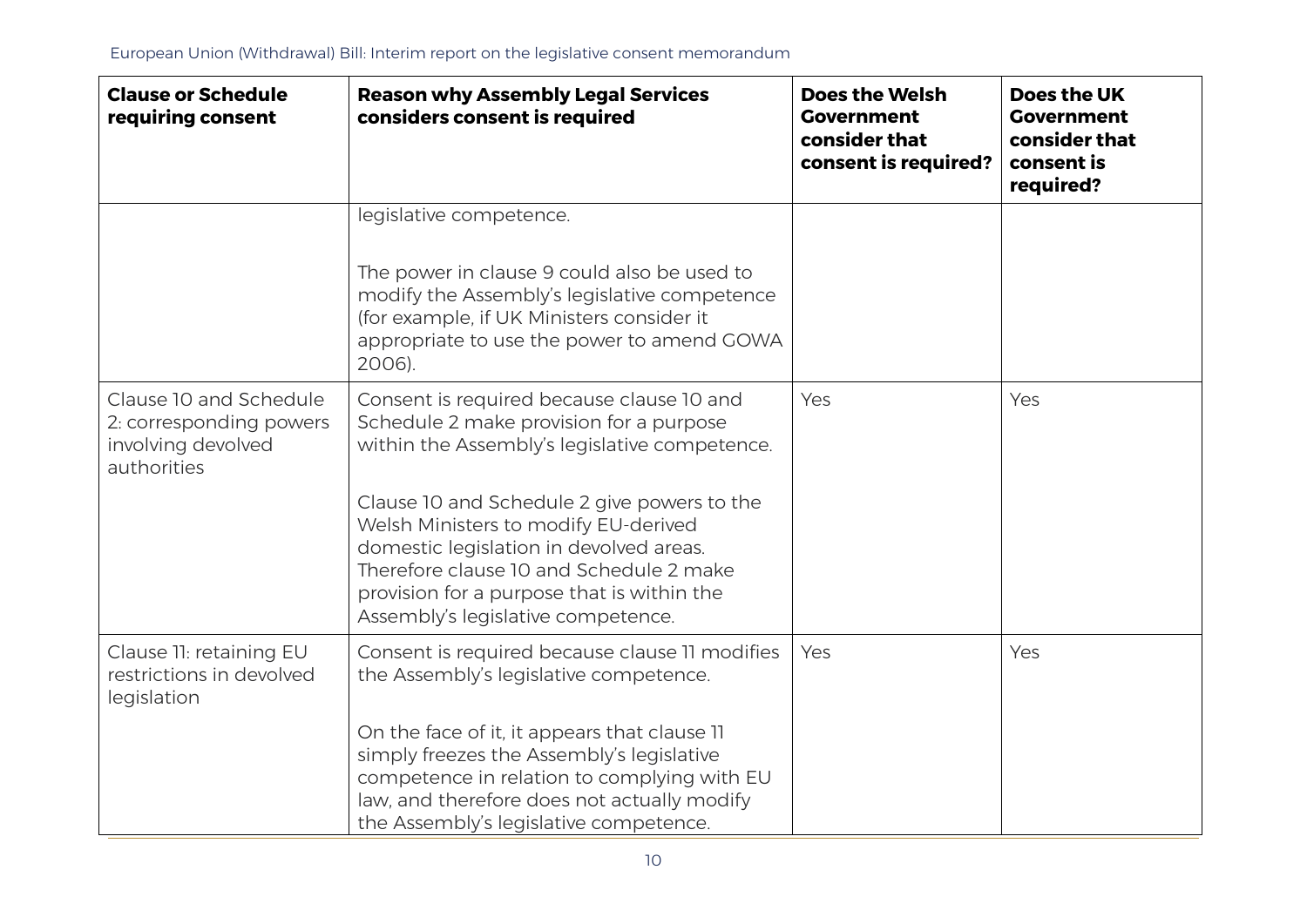| <b>Clause or Schedule</b><br>requiring consent    | <b>Reason why Assembly Legal Services</b><br>considers consent is required                                                                                                                                                                                                                                                                                                                                                        | <b>Does the Welsh</b><br><b>Government</b><br>consider that<br>consent is required? | Does the UK<br><b>Government</b><br>consider that<br>consent is<br>required? |
|---------------------------------------------------|-----------------------------------------------------------------------------------------------------------------------------------------------------------------------------------------------------------------------------------------------------------------------------------------------------------------------------------------------------------------------------------------------------------------------------------|-------------------------------------------------------------------------------------|------------------------------------------------------------------------------|
|                                                   | However, clause 11 must be considered in the<br>wider context of Brexit.                                                                                                                                                                                                                                                                                                                                                          |                                                                                     |                                                                              |
|                                                   | One automatic consequence of Brexit, in the<br>absence of clause 11, would be to enhance the<br>Assembly's legislative competence in devolved<br>areas such as agriculture, fisheries,<br>environment (see the judgment of the<br>Supreme Court in the Miller case). However,<br>clause 11 blocks that automatic consequence<br>and therefore modifies that automatic<br>enhancement of the Assembly's legislative<br>competence. |                                                                                     |                                                                              |
|                                                   | To use the words of the Supreme Court in the<br>Miller case, clause 11 introduces a "new<br>legislative constraint". And this constraint<br>modifies the Assembly's legislative<br>competence.                                                                                                                                                                                                                                    |                                                                                     |                                                                              |
| Clause 12 and Schedule<br>4: financial provisions | Consent is required because clause 12 and<br>Schedule 4 make provision for a purpose<br>within the Assembly's legislative competence.                                                                                                                                                                                                                                                                                             | Yes                                                                                 | Yes                                                                          |
|                                                   | Clause 12 and Schedule 4 give the Welsh<br>Ministers powers in connection with fees and                                                                                                                                                                                                                                                                                                                                           |                                                                                     |                                                                              |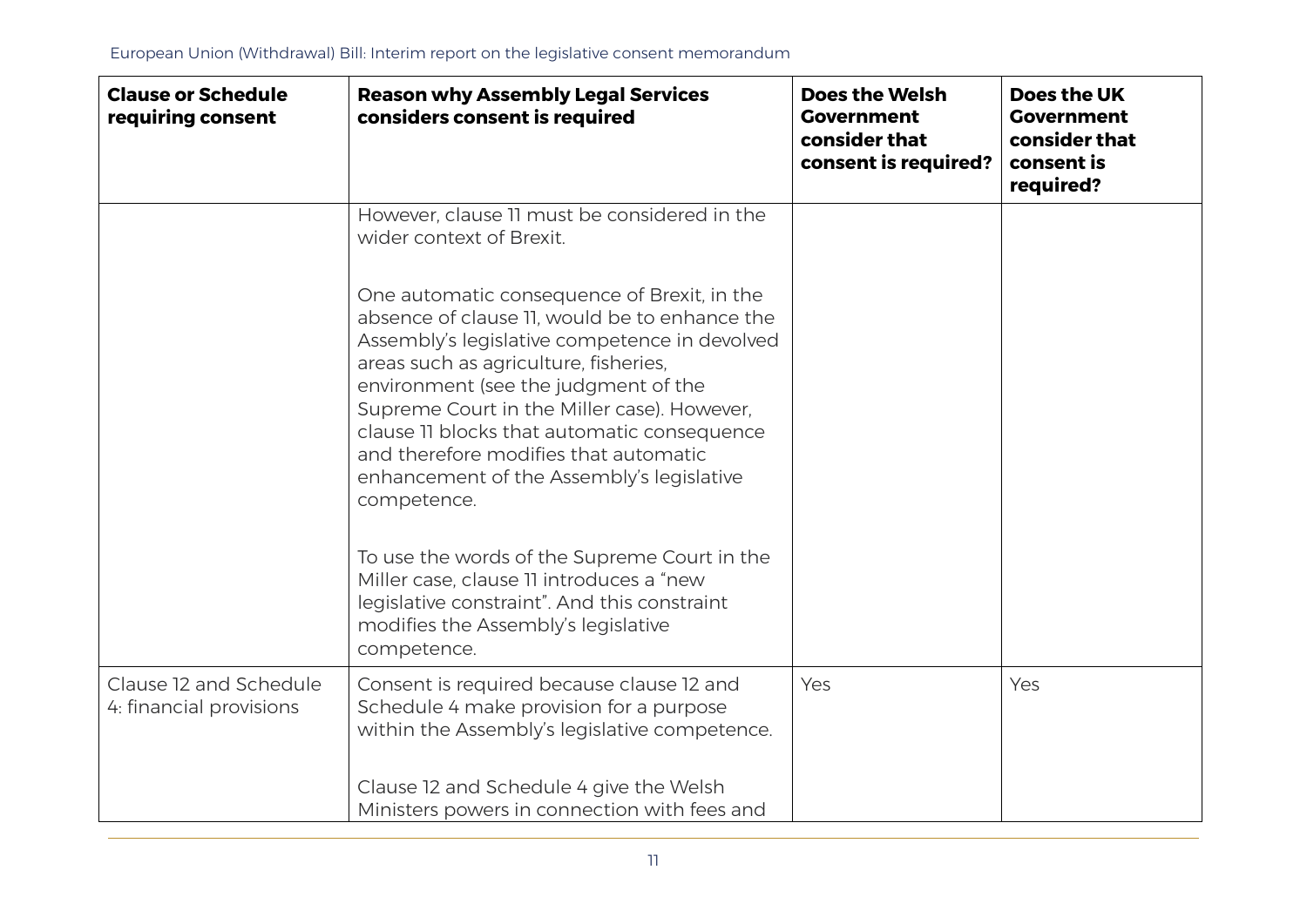| <b>Clause or Schedule</b><br>requiring consent                    | <b>Reason why Assembly Legal Services</b><br>considers consent is required                                                                                                                                                                                        | <b>Does the Welsh</b><br><b>Government</b><br>consider that<br>consent is required? | Does the UK<br><b>Government</b><br>consider that<br>consent is<br>required? |
|-------------------------------------------------------------------|-------------------------------------------------------------------------------------------------------------------------------------------------------------------------------------------------------------------------------------------------------------------|-------------------------------------------------------------------------------------|------------------------------------------------------------------------------|
|                                                                   | charges in connection with functions<br>exercised by the Welsh Ministers under<br>Schedule 2. in devolved areas.                                                                                                                                                  |                                                                                     |                                                                              |
|                                                                   | Therefore clause 12 and Schedule 4 make<br>provision for a purpose that is within the<br>Assembly's legislative competence.                                                                                                                                       |                                                                                     |                                                                              |
| Clause 13 and Schedule<br>5: publication and rules<br>of evidence | Consent not required.                                                                                                                                                                                                                                             | Yes                                                                                 | <b>No</b>                                                                    |
| Clause 16 and Schedule<br>7: regulations                          | Consent is required because clause 16 and<br>Schedule 7 make provision for a purpose<br>within the Assembly's legislative competence.                                                                                                                             | Yes                                                                                 | Yes                                                                          |
|                                                                   | Schedule 7 sets out the Assembly procedure<br>that is to apply to regulations made by the<br>Welsh Ministers under the Bill.                                                                                                                                      |                                                                                     |                                                                              |
|                                                                   | Therefore clause 16 and Schedule 7 make<br>provision for a purpose that is within the<br>Assembly's legislative competence (Assembly<br>Acts can, and always do, provide for the<br>Assembly procedure that applies to<br>subordinate legislation laid before the |                                                                                     |                                                                              |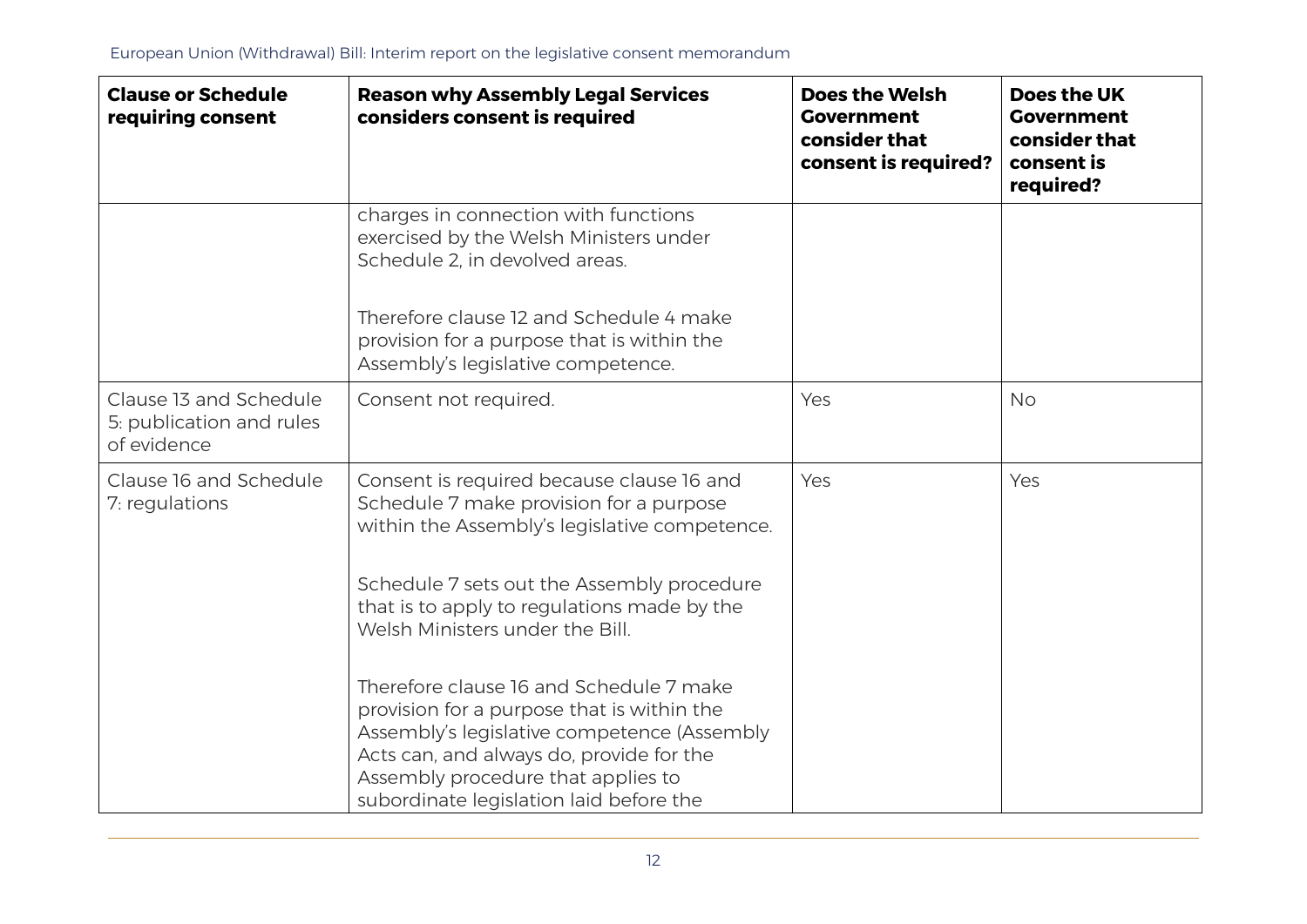| <b>Clause or Schedule</b><br>requiring consent                           | <b>Reason why Assembly Legal Services</b><br>considers consent is required                                                                                                                                                                                                                                                                                                                                                                                                                                                                                                                                                                                                                                                                                                                                                                                                           | <b>Does the Welsh</b><br><b>Government</b><br>consider that<br>consent is required?                                                        | Does the UK<br><b>Government</b><br>consider that<br>consent is<br>required? |
|--------------------------------------------------------------------------|--------------------------------------------------------------------------------------------------------------------------------------------------------------------------------------------------------------------------------------------------------------------------------------------------------------------------------------------------------------------------------------------------------------------------------------------------------------------------------------------------------------------------------------------------------------------------------------------------------------------------------------------------------------------------------------------------------------------------------------------------------------------------------------------------------------------------------------------------------------------------------------|--------------------------------------------------------------------------------------------------------------------------------------------|------------------------------------------------------------------------------|
|                                                                          | Assembly).                                                                                                                                                                                                                                                                                                                                                                                                                                                                                                                                                                                                                                                                                                                                                                                                                                                                           |                                                                                                                                            |                                                                              |
| Clause 17 and Schedule<br>8: consequential and<br>transitional provision | Consent is required because clause 17 makes<br>provision for a purpose within the Assembly's<br>legislative competence.<br>Clause 17 gives UK Ministers powers to make<br>regulations in consequence of the Bill. Given<br>the Bill provides for the operation of retained<br>EU law in many devolved areas, clause 17<br>makes provision for a purpose within the<br>Assembly's legislative competence.<br>The power in clause 17 could also be used to<br>modify the Assembly's legislative competence<br>(for example, if UK Ministers consider it<br>appropriate to use the power to amend GOWA<br>2006).<br>Schedule 8 contains various provisions that<br>either modify the Assembly's legislative<br>competence or make provision for a purpose<br>that is within the Assembly's competence.<br>For example, paragraph 1 of Schedule 8<br>modifies the Assembly's legislative | Yes in respect of<br>clause 17 and<br>Schedule 8 (but<br>unclear in respect of<br>Schedule 9, which is<br>also introduced by<br>clause 17) | <b>No</b>                                                                    |